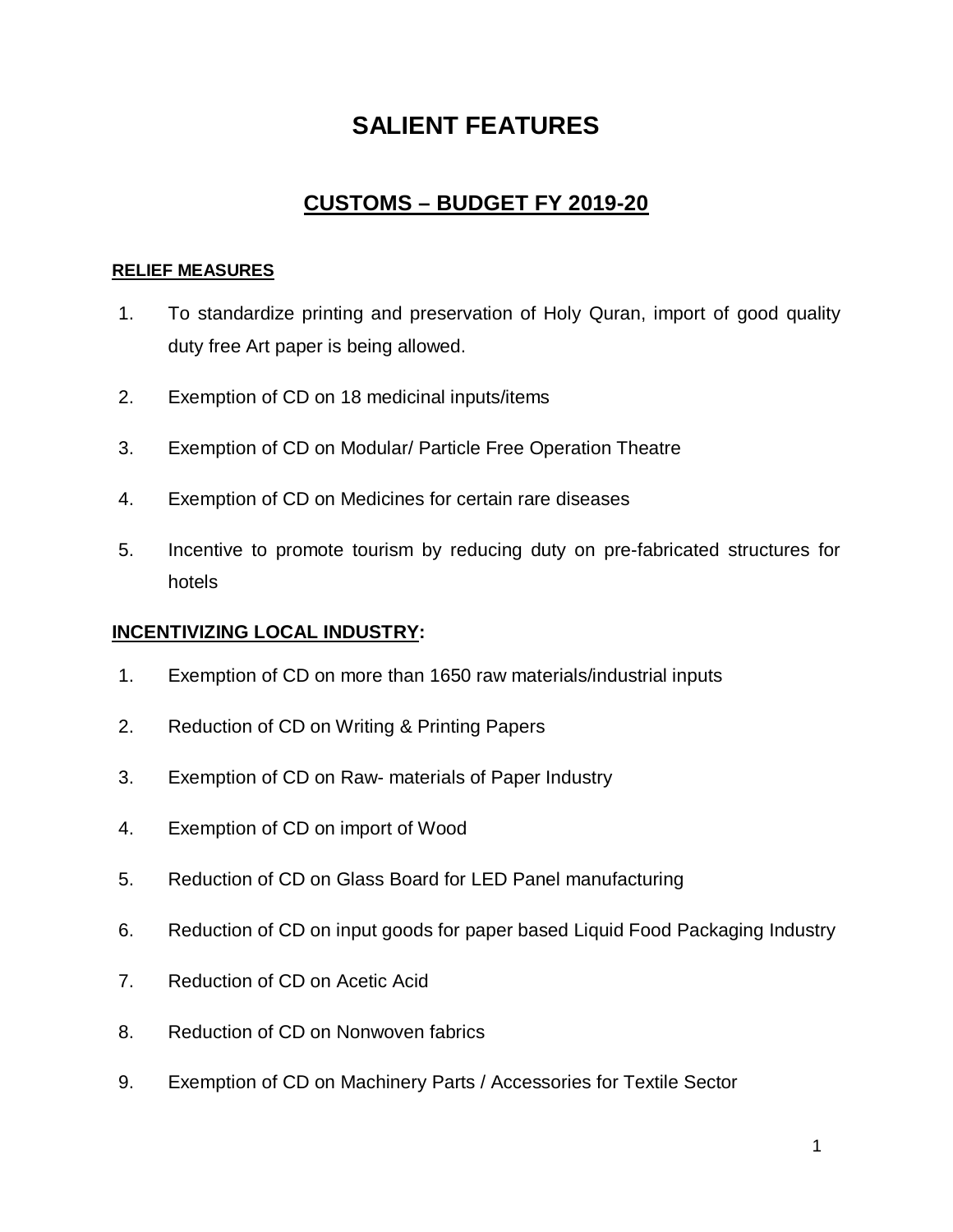- 10. Exemption of CD on Elastomeric Yarn
- 11. Rationalization of CD on Aluminium Beverage Cans & Inputs thereof
- 12. Exemption of CD on raw material for hemodialyzers used by kidney patients
- 13. Tariff rationalization on Home Appliance Sector
- 14. Reduction of CD on Base Oil as input for Coning Oil, White Oil and other Textile Oils
- 15. Reduction of CD on Raw Material for Manufacturing of Pre-Sensitized Printing **Plates**
- 16. Exemption of CD on Preparations for Metal Surfaces as input for Solar Panels
- 17. Exemption of CD on Foundation Cloth
- 18. Reduction of Duty on Wooden Sheets for Veneering
- 19. Reduction of CD on Oxalic Acid
- 20. Reduction of CD on Raw Material of Powder Coating Industry
- 21. Reduction of CD on Raw Material for Paper Sizing Agents
- 22. Reduction of CD on Bobbins & Spools of Paperboard
- 23. Exemption of CD for Hydrocracker Industry for oil refining
- 24. Rationalization of tariff structure for SIM card manufacturing industry

# **REGULATORY DUTY:**

- 1. Reduction of RD on Mobile Phones
- 2. Reduction of RD on smuggling prone items and other industrial inputs
- 3. Reduction of RD on Tyres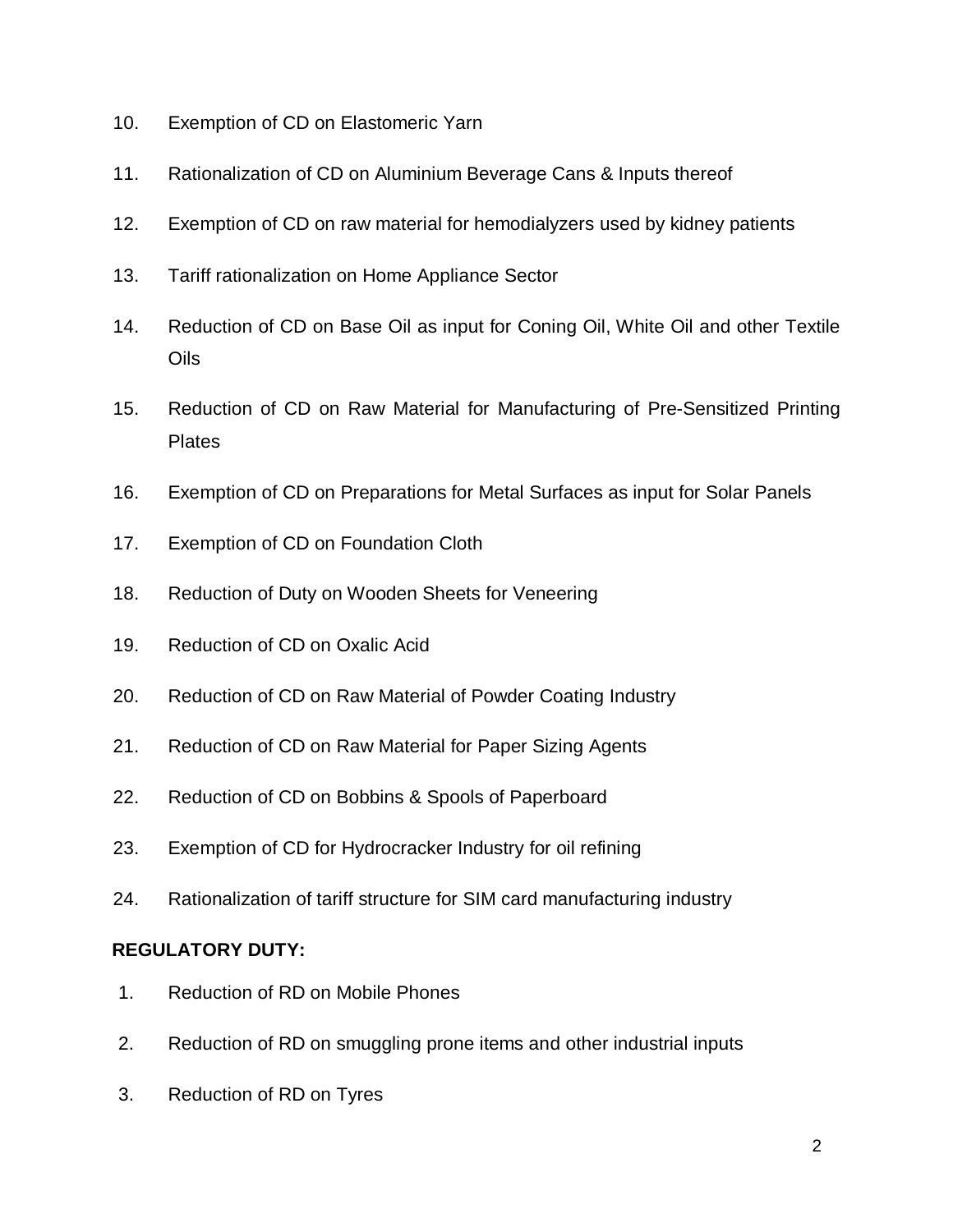# **REVENUE MEASURES**:

- 1. Increase in rate of Additional Customs Duty for non-essential items
- 2. Withdrawal of exemption on import of LNG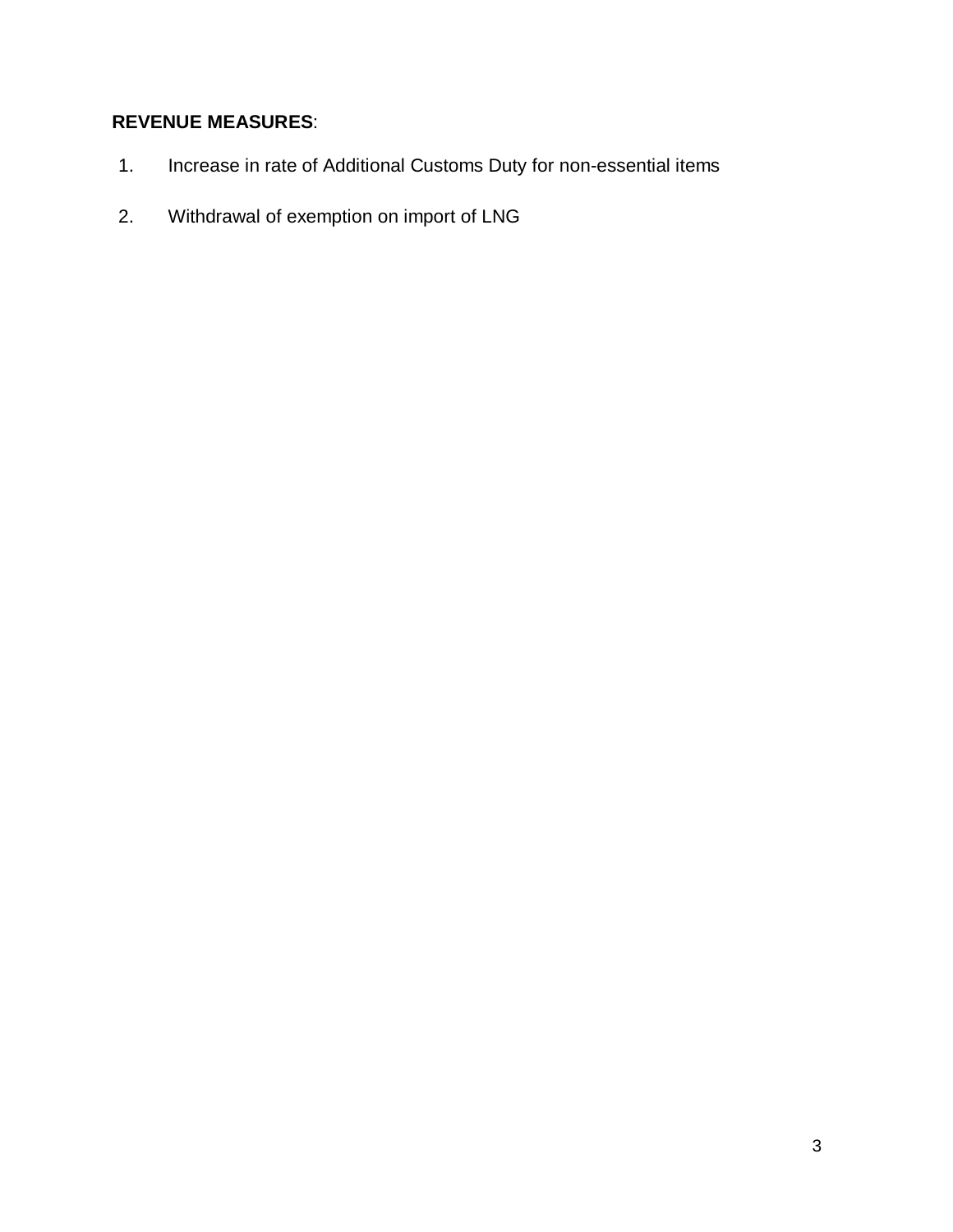# **SALIENT FEATURES**

# **SALES TAX & FEDERAL EXCISE BUDGETARY MEASURES (FY 2019-20)**

The budgetary measures pertaining to Sales Tax & Federal Excise are primarily aimed at:

### **RELIEF MEASURES**

#### 01. **Expansion in scope of exemption allowed in respect of Tribal Areas**

To settle the post FATA/PATA merger scenario and to extend tax exemptionsSRO 1212(I)/2018is being rescinded and exemptions are being incorporated in it in the Sixth Schedule to the Sales Tax Act, 1990. Further, exemption from sales tax on imports of plant, machinery, equipment for installation in tribal areas, and of industrial inputs by the industries located in the tribal areas, is also proposed.. Additionally, supplies of electricity to all residential and commercial consumers, and to industries which were set up and started their industrial production before  $31<sup>st</sup>$  May, 2018, but excluding steel and ghee / cooking oil industries.

# 02. **Withdrawal of 3% Value Addition Tax on Petroleum Products and Mobile Phones**

3% value addition sales tax is payable on all commercial imports. One of the exclusions from this levy is available to those petroleum products imported by oil marketing companies, whose prices are regulated. This exclusion does not cover furnace oil, which is being proposed now.

Secondly, it is proposed to exclude mobile cellular phones and satellite phones from purview of 3% value addition. This 3% regime is also proposed to be transferred from the Sales Tax Special Procedures Rules, 2007, to the new Twelfth Schedule to the Act.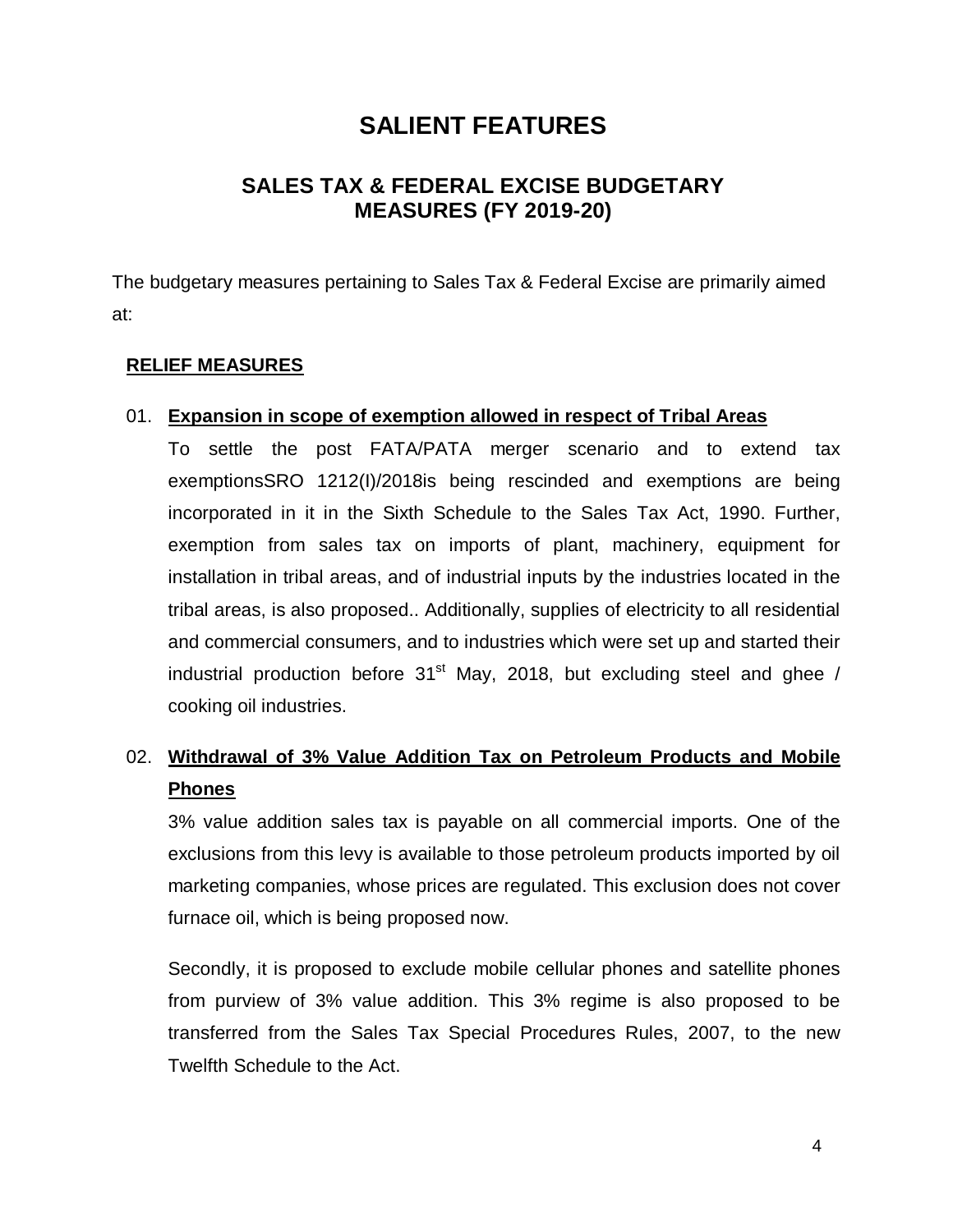### 03. **FIXED SALES TAX ON BRICK KILNS**

Brick kiln are proposed to be taxed at fixed rate as under

- Category A Rs 12,500 pm
- Category B Rs 10,000 pm
- Category C Rs 7,500 pm

# 04. **REDUCED RATE OF SALES TAX ON FOOD SUPPLIED BY RESTAURANTS, BAKERIES, CATERERS ETC**

In view of the undocumented nature of this sector and very low input tax for adjustment because of exempt food related inputs such as meat, vegetables, flour etc, there is disincentive to pay sales tax at 17%. In order to encourage compliance, it is proposed to reduce the sales tax rate from 17% to 7.5% against which input tax adjustment will not be allowed.

# 05. **REDUCTION OF RATE OF SALES TAX ON CONCENTRATED MILK (POWDER)**

Presently, the sales tax regime on various forms of milk is uneven. Milk and cream, concentrated, and unsweetened / unflavoured is subject to a higher rate. While the sweetened on enjoying exemption. It is proposed to rationalize the same. Both the categories are proposed to be taxed @10%

### 06. **REMOVAL OF BAR ON EXPORT OF PMC AND PVC TO AFGHANISTAN**

It is proposed that the SRO 190(I)/2002 may be amended to delete entries relating to PVC and PMC materials, and thus allowing zero-rating on export of these items to Afghanistan and Central Asian Republics.

# 07. **WITHDRAWAL OF EXEMPTION OF FED ON INTERNET SERVICES AND FOREIGN SATELLITE BANDWIDTH SERVICE**

Telecom services provided in Islamabad Capital Territory are subject to FED under the Federal Excise Act, 2005. However, internet services are presently exempt from payment of FED under Third Schedule to the Federal Excise Act, 2005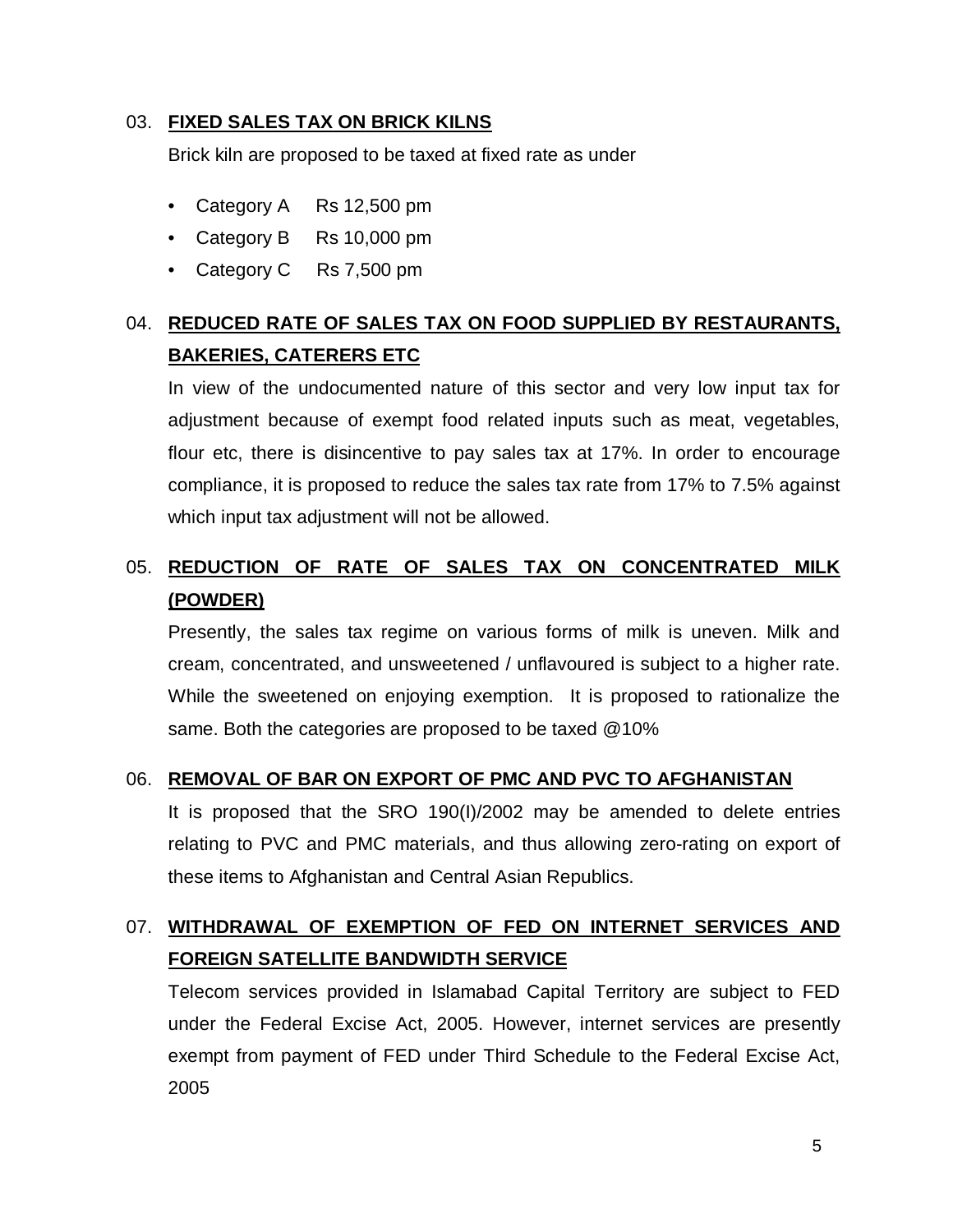Similarly, bandwidth services are also exempted from payment of FED. In order to protect local services providers, it is proposed to withdraw exemption on services provided by foreign satellites and maintain exemption only on terrestrial bandwidth services.

### 08. **REFORMING EXTRA TAX REGIME**

Extra tax regime is being done away with and items like electric and gas appliances, foam, confectionary, lubricants( in retail packing), batteries, tyres / tubes etc are being moved to Third Schedule (retail price taxation) of the Sales Tax Act, 1990, to realize full revenue potential thereon.

# 09. **ALLOWING ZERO-RATING ON SUPPLY OF TOBACCO TO EXPORTERS.**

In order to facilitate the exporters of unmanufactured tobacco, it is proposed that the FED shall be charged at zero per cent on unmanufactured tobacco as supplied to a registered person / trader who intends to export the same subject to furnishing of necessary security.

# 10. **EXCLUSION OF GOVERNMENT BODIES FROM PURVIEW OF EXTRA TAX AND FURTHER TAX**

Further tax at 3% is chargeable on all supplies made to unregistered persons under section 3 (1A) of the Sales Tax Act, 1990. Similarly, under SRO 509(I)/2013 dated 12.06.2013, 5% extra tax is chargeable on electricity and gas bills from all unregistered industrial and commercial consumers whose monthly bill exceeds Rs. 15,000. Since, such bodes are not the target of these taxes, it is proposed that Government / semi-government and statutory regulatory authorities may be excluded from purview of both these taxes.

# **REVENUE MEASURES**

# 11. **STREAMLINING SRO 1125(I)/2011 REGIME**

SRO 1125(I)/2011 provides for zero-rate of sales tax on inputs and products of five export-oriented sectors i.e. textile, leather, carpets, sports goods and surgical goods. The objective was to resolve delay in refund payments. However, zero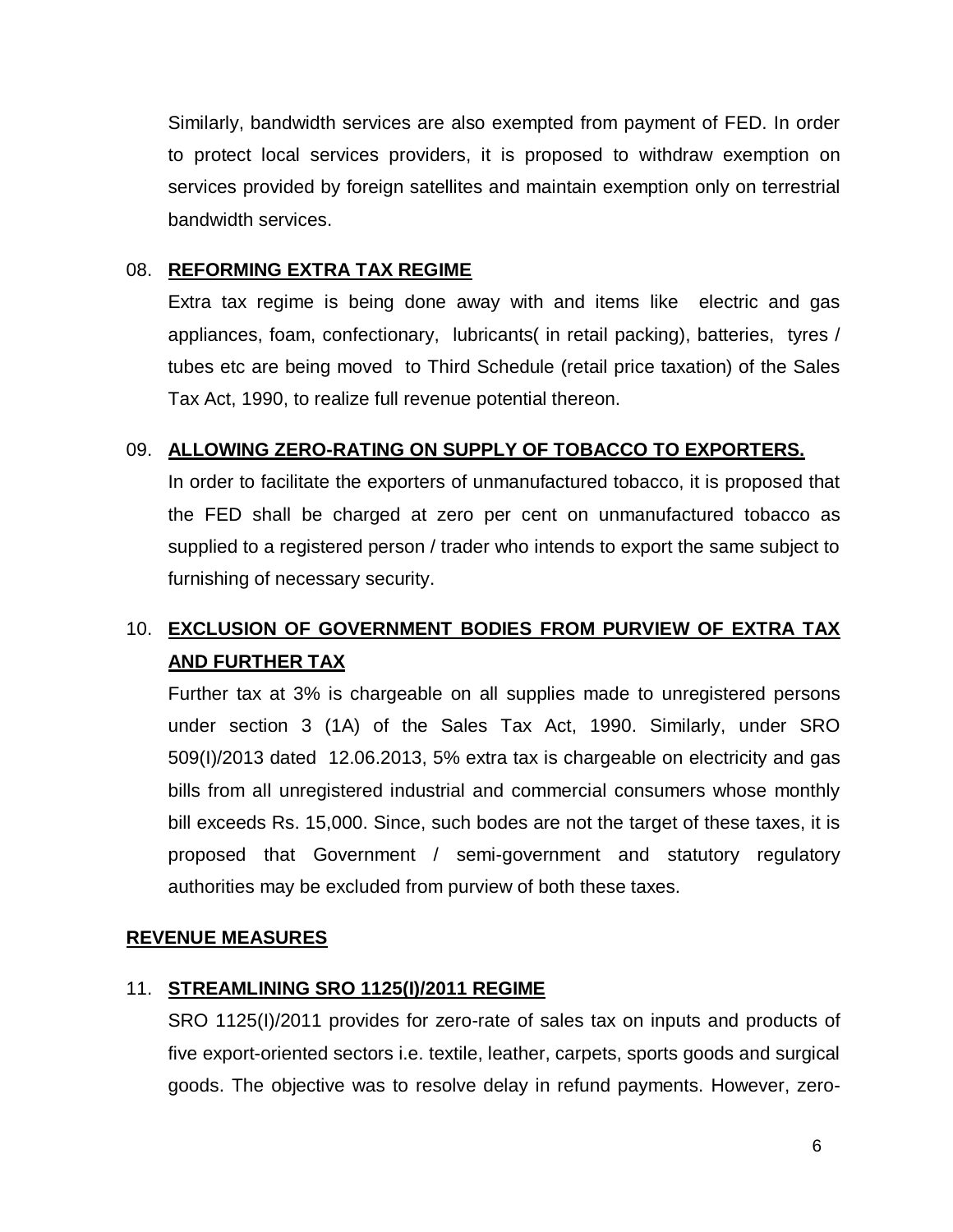rating has created loophole and the benefit is being availed by unintended beneficiaries / non-exporters. Reduced rates for finished goods is also harming revenues. Huge misuse of SRO on import of fabric and processed fabrics has been reported. To streamline and prevent revenue leakage SRO 1125 is being rescinded.

- SRO 1125 be rescinded, thus restoring standard rate of 17% on items covered under SRO.
- The rate of sales tax on local supplies of finished articles of textile and leather and finished fabric may be raised from current 6% for integrated businesses, and 9% for others, to 15% and 17%, respectively.
- Zero-rating of utilities (gas, electricity and fuels) allowed to these exportoriented sectors through various sales tax general orders be withdrawn.
- Refund of sales tax to these sectors be automated, thus ensuring that the sales tax paid on inputs is immediately refunded. Refund Payment Orders (RPOs) shall be immediately sent to SBP for payment as soon as these are generated.
- Ginned cotton which is presently exempt is proposed to be subjected to reduced rate of 10%

In addition to above, it is also proposed to rescind notification No. SRO. 769 (I)/2009, dated  $4<sup>th</sup>$  September, 2009, which grants zero-rating on import and supply of polyethylene and polypropylene for manufacture of mono filament yarn and net cloth, being similar in nature to SRO 1125, and that granting zero-rating to local supplies is to be discouraged.

# 12. **INCREASE IN FED ON AERATED WATERS**

In order to generate much need revenue, rate of FED on aerated waters is proposed to be increased from 11.5% to 14%.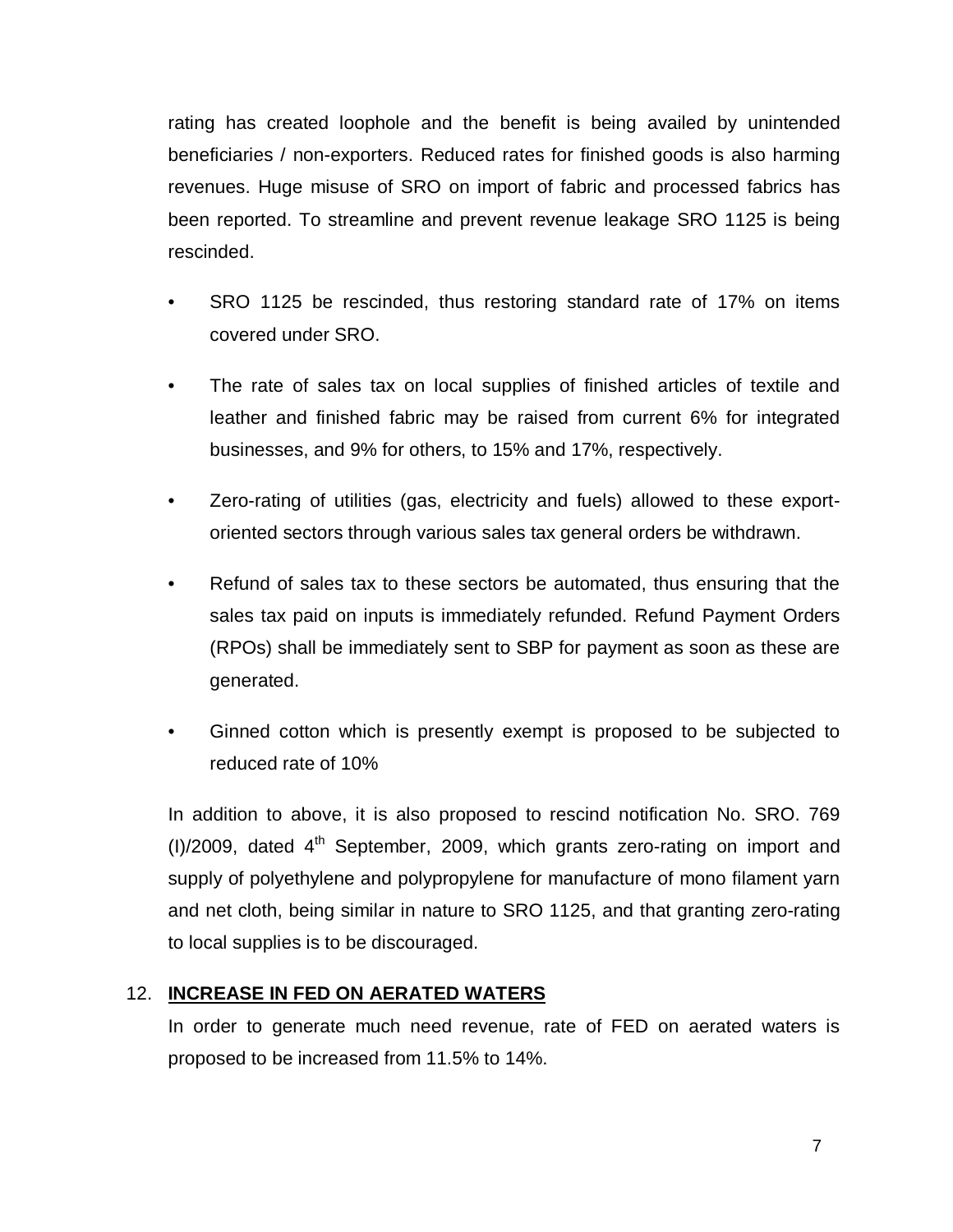# 13. **RESTORATION OF NORMAL REGIME FOR STEEL SECTOR**

Special Regime of taxation of the whole of the steel sector is being abolished Sales tax on billets, ingots, bars, ship plates and other long profiles may be exempted at manufacturing and import stage, and in lieu thereof FED at 17% in sales tax mode may be imposed for the reason that there is no exemption of FED for tribal areas.

# 14. **RESTORATION OF NORMAL PROCEDURE FOR / INCREASE IN FED ON GHEE/COOKING OIL**

In order to do restore normal regime, in addition to measures included in the Finance Bill, the following notifications providing for Rs. 1/ kg and Rs. 0.40 per kg rates are proposed to be rescinded

Accordingly, it is proposed to increase rate of FED to 17% on edible oils / ghee / cooking oil

# 15. **INCREASE IN FIXED VALUE OF GAS SUPPLIED TO CNG DEALERS**

Since then CNG prices have been de-regulated and CNG prices have risen. Further gas tariff has also been raised. In order to realize due sales tax from this sector, it is proposed to re-notify the value for sales tax on supply from gas distribution company to CNG dealers

# 16. **INCREASE IN FED ON CIGARETTES**

FED on cigarettes is levied on fixed rate basis. It is proposed to enhance the rates and redefine the thresholds by abolishing the third tier introduced earlier

# 17. **CHANGE IN THE RETAILERS REGIME**

To rationalize tax on retailers and to capture its full potential and document its sales, following proposals are made:−

(i) Turnover tax option may be withdrawn.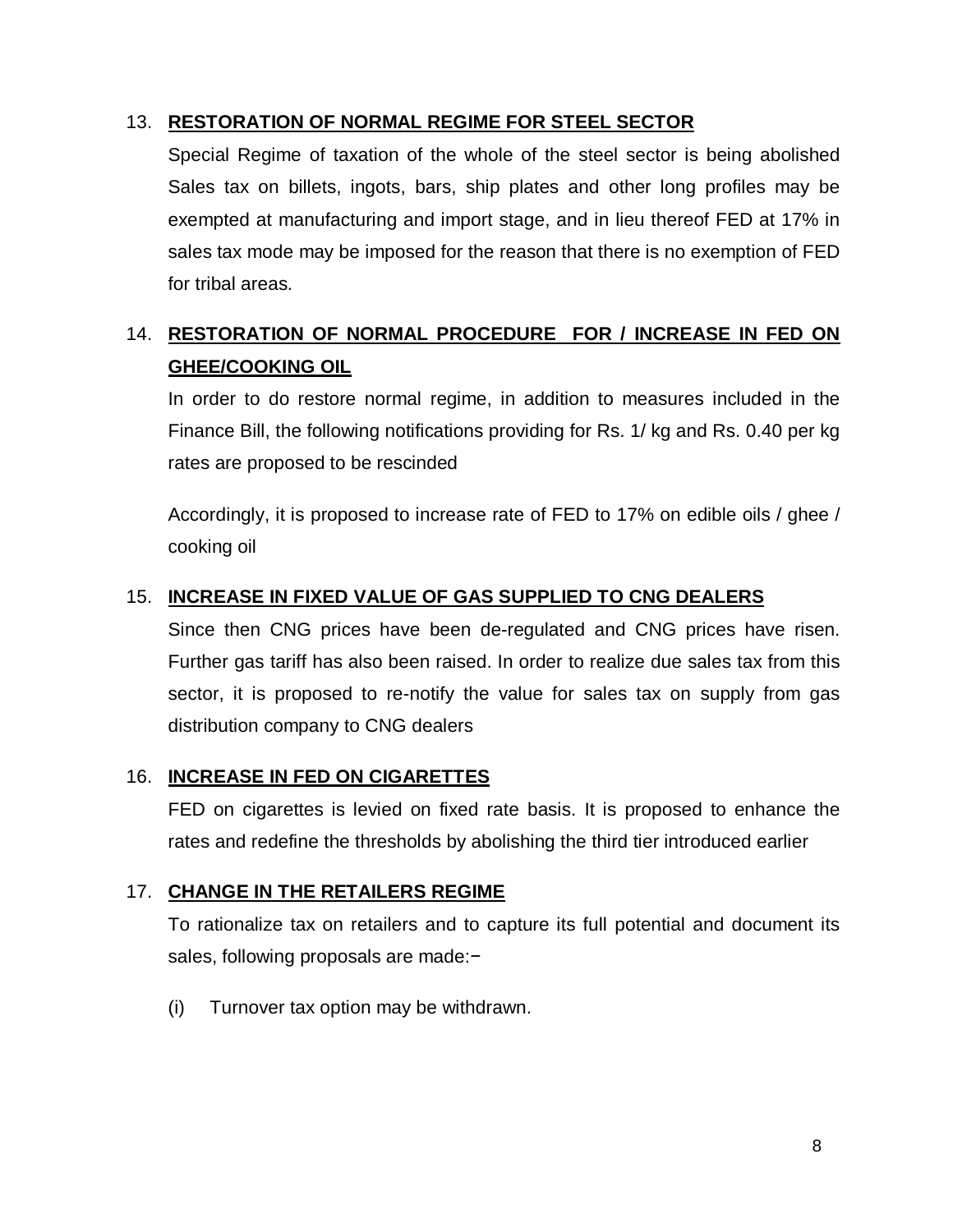- (ii) For tier-1 retailer, it may be made mandatory to integrate their points of sales (POSs) with FBR's Computerized System so that the sales are reported in real time.
- (iii) Retail shops having an area in excess of 1000 square feet may be included in Tier-1
- (iv) In order to encourage customers to demand invoices from retailers, enabling provisions are proposed to be inserted in section 3 whereby FBR may allow cash back of up to 5% of the sales tax charged on invoices to the customers.

# 18. **INCREASE IN RATE OF TAX ON SUGAR**

Presently Sugar is subject to sales tax at 8%. In order to generate much need revenue, it is proposed that the sales tax rate on sugar may be enhanced to 17%.

## 19. **REVIEW OF EXEMPTIONS UNDER SIXTH SCHEDULE**

More items are being taken out of the Sixth Schedule and brought into the tax net if sold in retail packing and with a brand name like Frozen Sausages, meat if preserved, fat filled milk and cereals other than those of wheat and meslin

# 20. **ADDITION OF GOODS TO THIRD SCHEDULE OF THE SALES TAX ACT, 1990.**

After withdrawal of the extra tax regime, the finished articles like Foams and mattresses,Paints &varnishes ,Electric and gas home appliances, Lubricating oils and Storage batteries will be placed in the Third Schedule

### 21. **EXEMPTION OF COTTAGE INDUSTRY**

Cottage industry is being redefined to include

- (a) does note have an industrial gas or electricity connection;
- (b) is located in a residential area;
- (c) does not have a total labour force of more than ten workers; and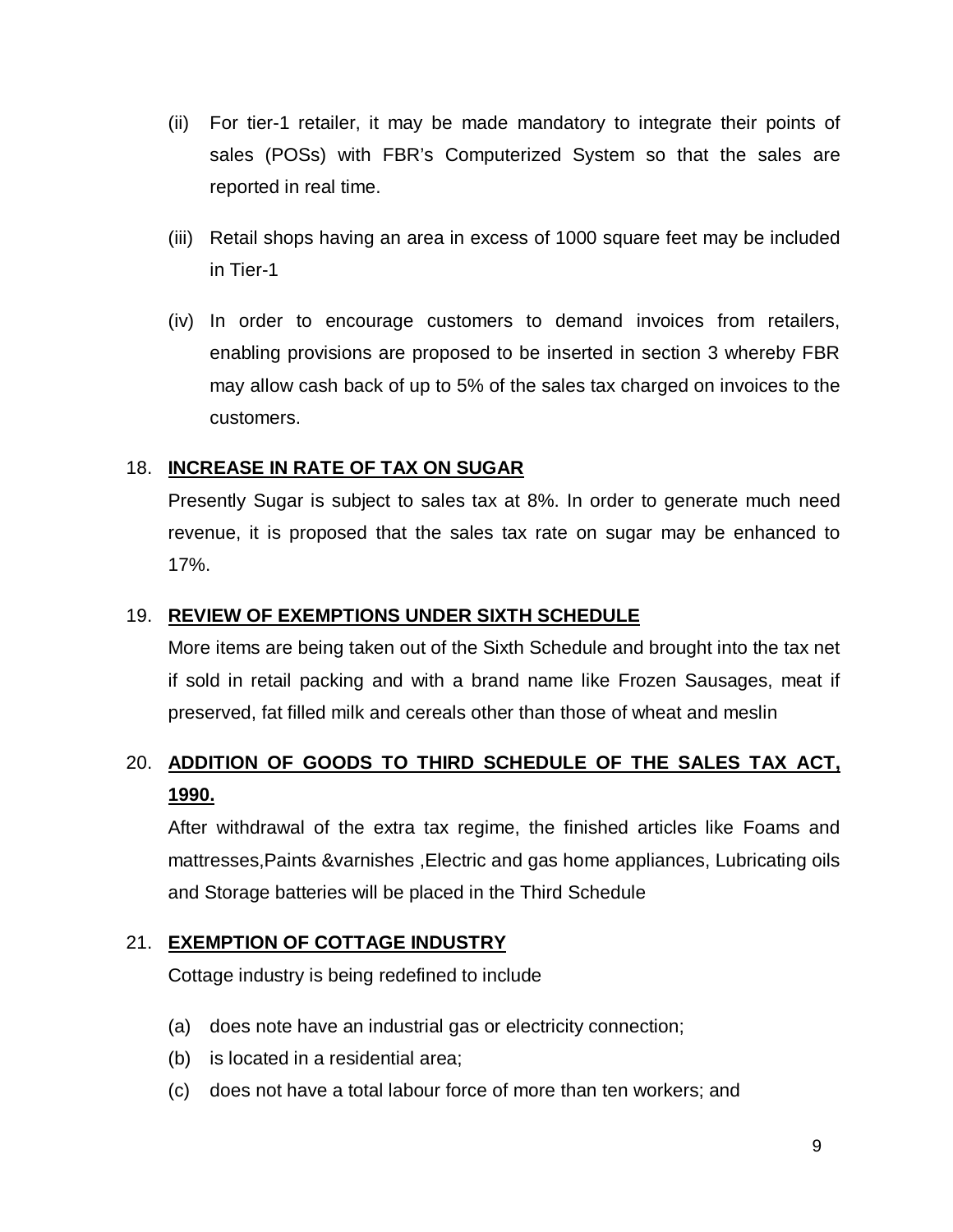(d) annual turnover from all supplies does not exceed two million rupees

# 22. **FED ON PACKAGED NON-AERATED SUGARY / FLAVOURED JUICES, SYRUPS & SQUASHES**

In order to generate revenue and also to provide level playing field for aerated water which are proposed to be subjected to higher FED at 14%, is proposed that the non-aerated packaged sugary drinks, such as juices, syrups and squashes may be subjected to FED at 5% of retail price.

### 24. **INCREASE IN FEDERAL EXCISE DUTY ON CEMENT**

Cement is chargeable to federal excise duty @ 1.5 per kg. It is now proposed to increase federal excise duty on cement to Rs. 2 per kg.

# 25. **INCREASE IN RATE OF FED ON LNG**

Presently, FED is payable at Rs. 17.18 per 100 cubic meters. The rate is substantially lower and generates only Rs. 2 to 3 million annually. Accordingly, it is proposed to to increase FED on LNG from Rs. 17.18 per 100 cu. m to Rs. 10 per MMBTU bringing it to same level as for local gas

# 26. **INSERTION OF GOLD, SILVER, DIAMOND AND JEWELLERY IN EIGHTH SCHEDULE TO THE SALES TAX ACT, 1990 AT REDUCED RATE**

**I**t is proposed to introduce reduced rate/minimal tax rate of 1% on gold and silver. Similarly, presently, jewellery is taxed on the basis of making charges only. Based on regional models, it is proposed that gold in jewellery may be taxed at 1.5%, diamond at 0.5% and making charges at 3%, with input adjustment available only in respect of gold.

### 27. **INCREASE IN SCOPE OF FED ON CARS**

Through Finance Supplementary (Second Amendment) Act, 2019, FED on locally manufactured / assembled cars of 1700 cc and above was introduced @10%. Now, in order to rationalize this levy, it is proposed to enlarge the scope of FED and following slabs are being proposed:

• Cars from 0 to 1000cc 2.5%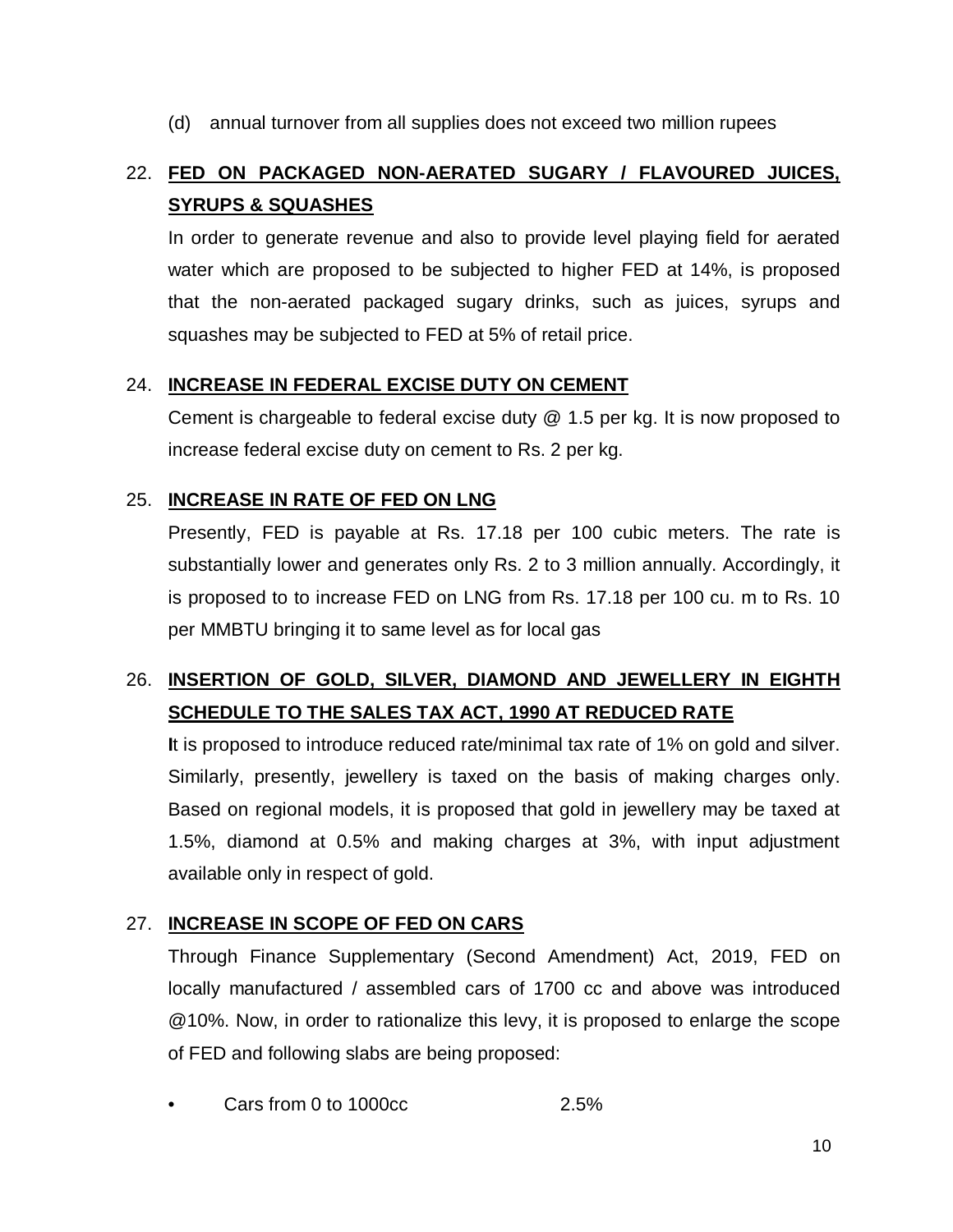- Cars from 1001cc to 2000cc 5%
- Cars from 2001cc and above 7.5 %

## 28. **THE SCOPE OF ICT SALES TAX ON SERVICES TO BE EXPANDED**

It is proposed that services which have been subjected to sales tax by the provinces and are not included in the Schedule to ICT (Tax on Services) Ordinance, 2001, may be included in the Schedule and subjected to sales tax at standard rate of 16% under the said Ordinance. For clarity, it is mentioned that the services which are already being taxed under the Federal Excise Act, 2005, are not included in the services to be added to ICT law.

# 29. **SPECIAL PROCEDURE FOR MARBLE INDUSTRY**

Presently, sales tax is payable by marble industry under special procedure whereby sales tax is charged at Rs. 1.25 per unit of electricity consumed. In view of low yield of this tax, it is proposed that special procedure may be done away with and standard regime of 17% be restored.

# **STREAMLINING MEASURES**

# 30. **SIMPLIFICATION OF LAW AND REDUCTION IN NUMBER OF RULES / INSTRUMENTS DEALING WITH SALES TAX**

Presently sales tax law comprises of multi-tiered legislation and sub-ordinate legislation which makes it difficult for taxpayers to comprehend and follow law and also for the sales tax collectors to implement the same. Hence, all the special procedures and redundant SROs are being abolished.

# 31. **TRANSPOSITION OF SROS TO THE SALES TAX ACT, 1990.**

In order to minimize SRO regime, some of the existing SROs are proposed to be transposed to the Sales Tax Act, 1990. These SROs, which are consequently proposed to be rescinded.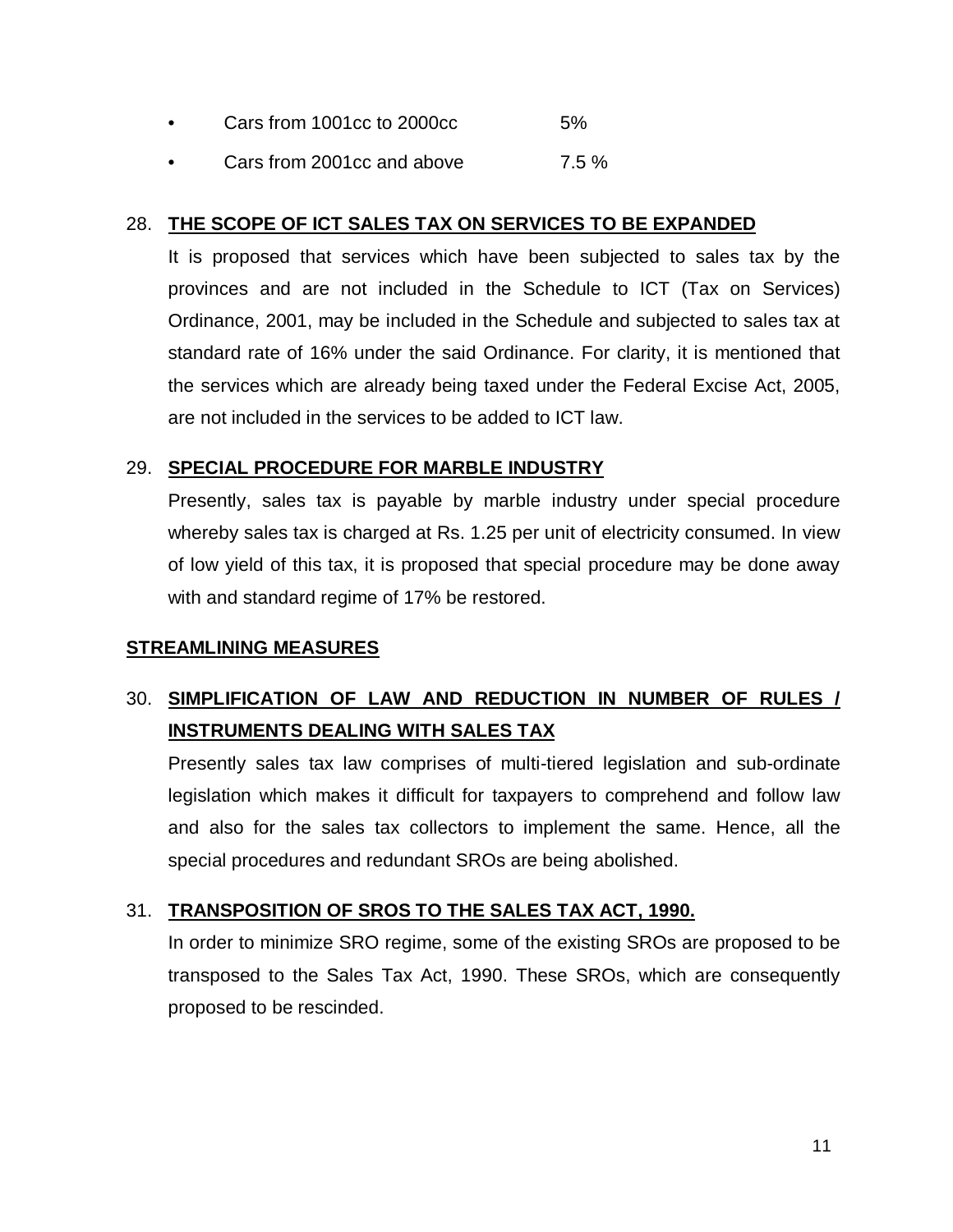### 32. **RESCISSION OF SROS ISSUED BY FEDERAL GOVERNMENT.**

In view of various proposals presented in this summary, some existing notifications will become redundant, it is proposed to rescind these notifications

# 27. **SIMPLIFICATION OF SALES TAX REGISTRATION – EASE OF DOING BUSINESS**

It is proposed to issue sales tax registration, through an automated interface without any physical contact with the tax officers. Biometric verification shall be done within a month of registration through NADRA e-Sahulat centres.

# 33. **DECREASING THE LEGISLATIVE BURDEN OF FEDERAL GOVERNMENT / CABINET**

Cabinet Division has directed to propose amendments in the relevant statutes and Rules to replace the words "Federal Government" wherever possible. Accordingly, both ST & FED laws have been scrutinized. Substantive powers may remain with the Federal Government, whereas procedural powers are proposed to be assigned to the Board .

# 34. **LIMITING SCOPE OF FEDERAL GOVERNMENT'S POWER TO GRANT EXEMPTIONS AND ZERO-RATING**

It is also proposed to similarly restrict the powers of the Federal Government to grant zero-rating under section 4, which presently has no such restrictions attached. It is also proposed to omit provisions in section 4, which empower FBR to grant zero-rating on goods purchased by a person making reduced rate supplies.

# 35. **CHANGE IN PROVISIONS RELATING TO WITHHOLDING**

It is proposed to amend sub-section (7) of section 3, to provide that the rate or extent of withholding / deducting tax by the buyer be specified in the Tenth Schedule to the Act and the power to make rules be given to the Board.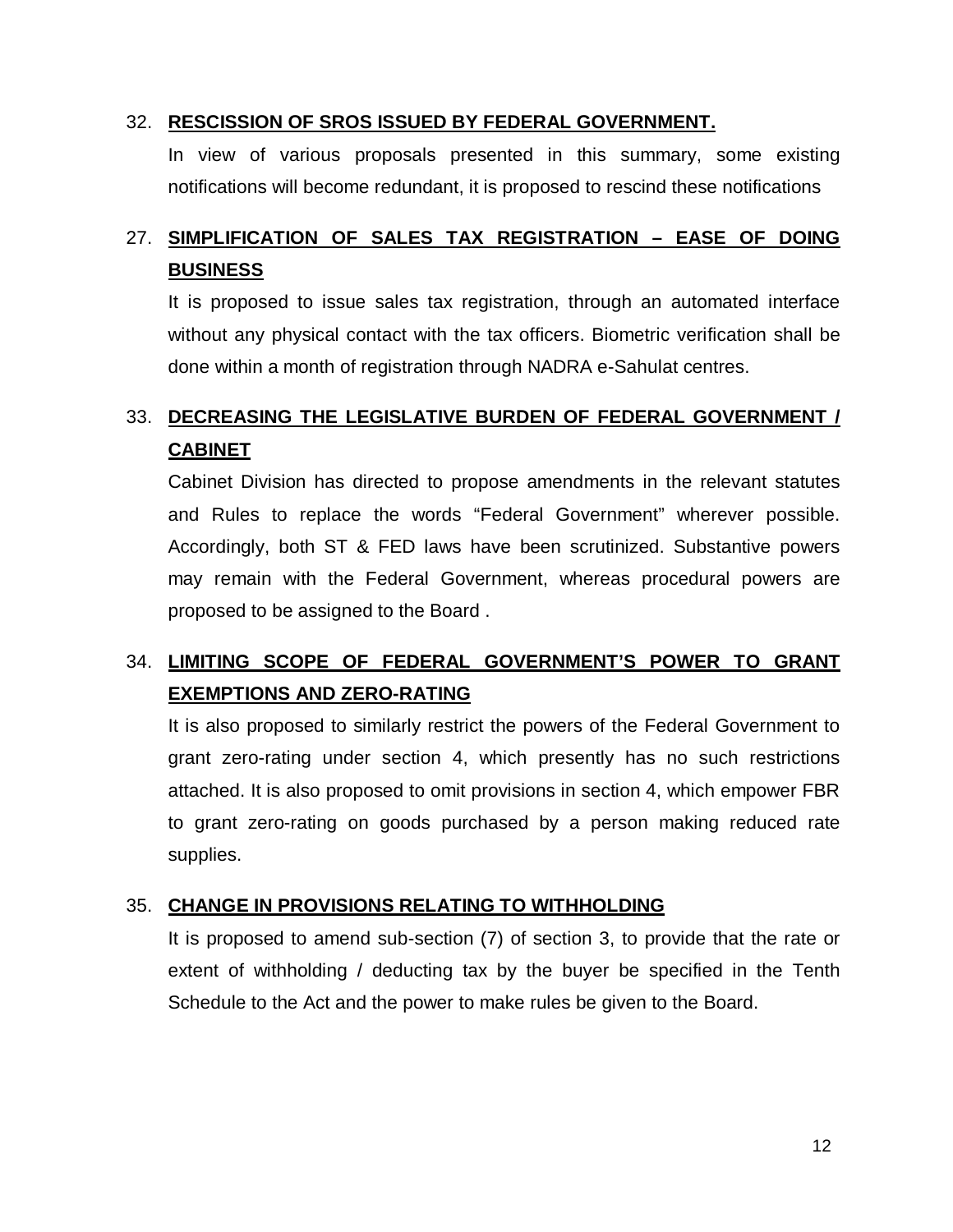# 36. **SECTION 58 OF STA 1990 – ENABLING DIRECTORS ETC TO RECOVER PAID DUES**

It is proposed to incorporate provisions enabling directors / partners to recover the paid amount from company, on the same pattern as already provided in Income Tax Ordinance, 2001.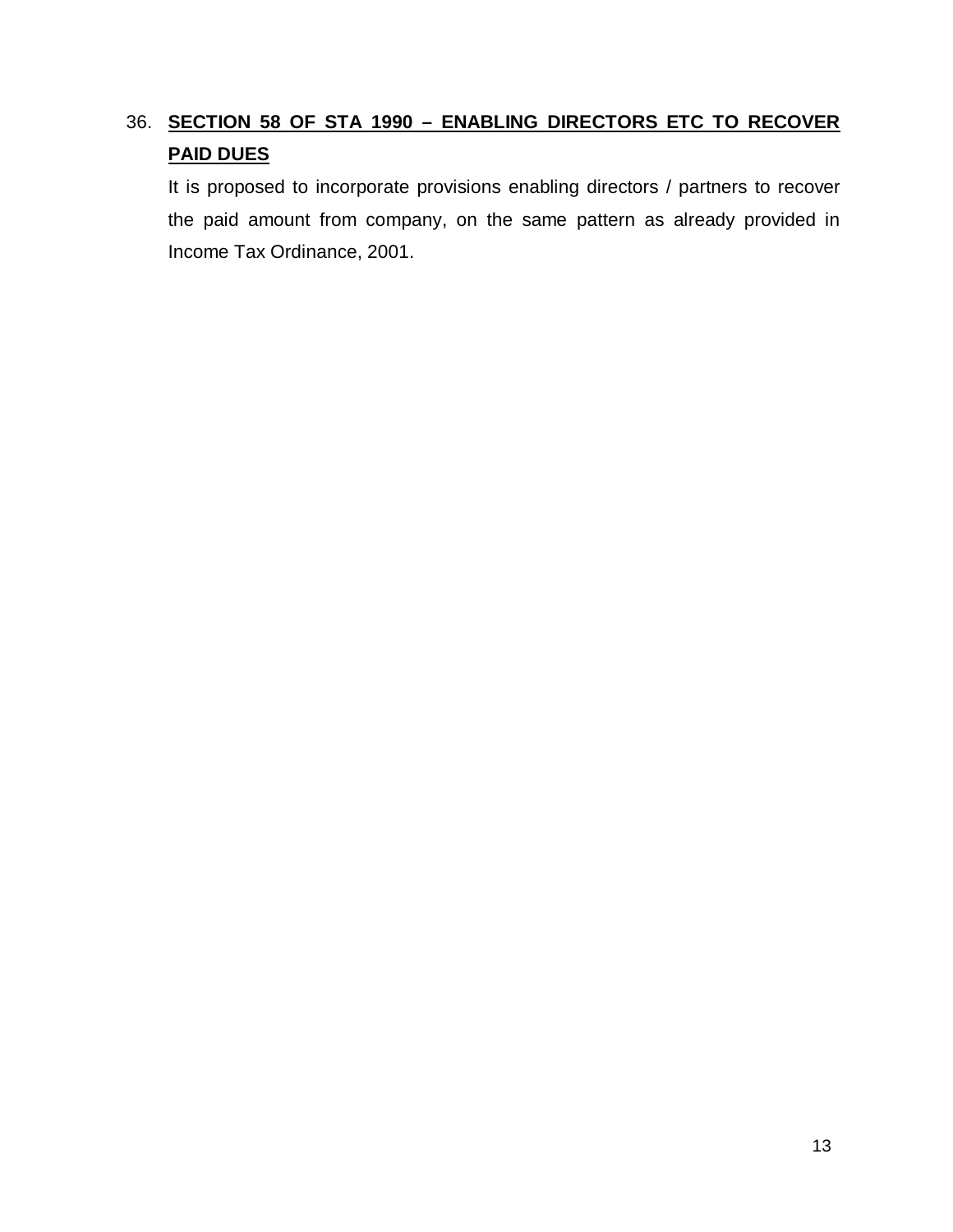# **SALIENT FEATURES**

# **INCOME TAX**

### **Relief Measures**

### **Payment of refunds through promissory notes:**

Huge amounts claimed by taxpayers are stuck up in refunds causing a liquidity crunch for businesses. These refunds have accumulated over a long time. However, issuance of a substantial amount of refund would drastically reduce the net collection of taxes. In view of this a provision has been introduced wherein promissory notes would be issued to claimants at their option by a newly formed company called the FBR Refund Settlement Company Limited. The bonds are to have a maturity period of three years after which the company shall return the promissory note to the Board and the Board shall make payment of amount due under bonds along with profit due to the bond holders.

### **Rationalization of punitive measures for late filers:**

Presently law prohibits placing a person's name on the active taxpayers' list for the year if the return is not filed within the due date. Hence, a person who files a return of income after the due date would be subjected to higher tax rates meant for persons not appearing on ATL, for the ensuing year, creating a disincentive towards return filing. The condition of not placing name on ATL for the whole year is being abolished. Instead, such a person would be penalized by withholding any refund due to a late-filer in the tax year in which the return was filed late without incurring any liability of compensation for delayed refund. Further, a nominal tax for placement on ATL after the due date of filing of return has been imposed as under:-

| S. No. 1 | <b>Person</b>            | Tax rate   |   |
|----------|--------------------------|------------|---|
|          | Company                  | Rs. 20,000 |   |
|          | Association of persons   | Rs. 10,000 |   |
| 3.       | Non-salaried individuals | Rs. 3,000  |   |
|          | Salaried individuals     | Rs. 1,000  | " |

14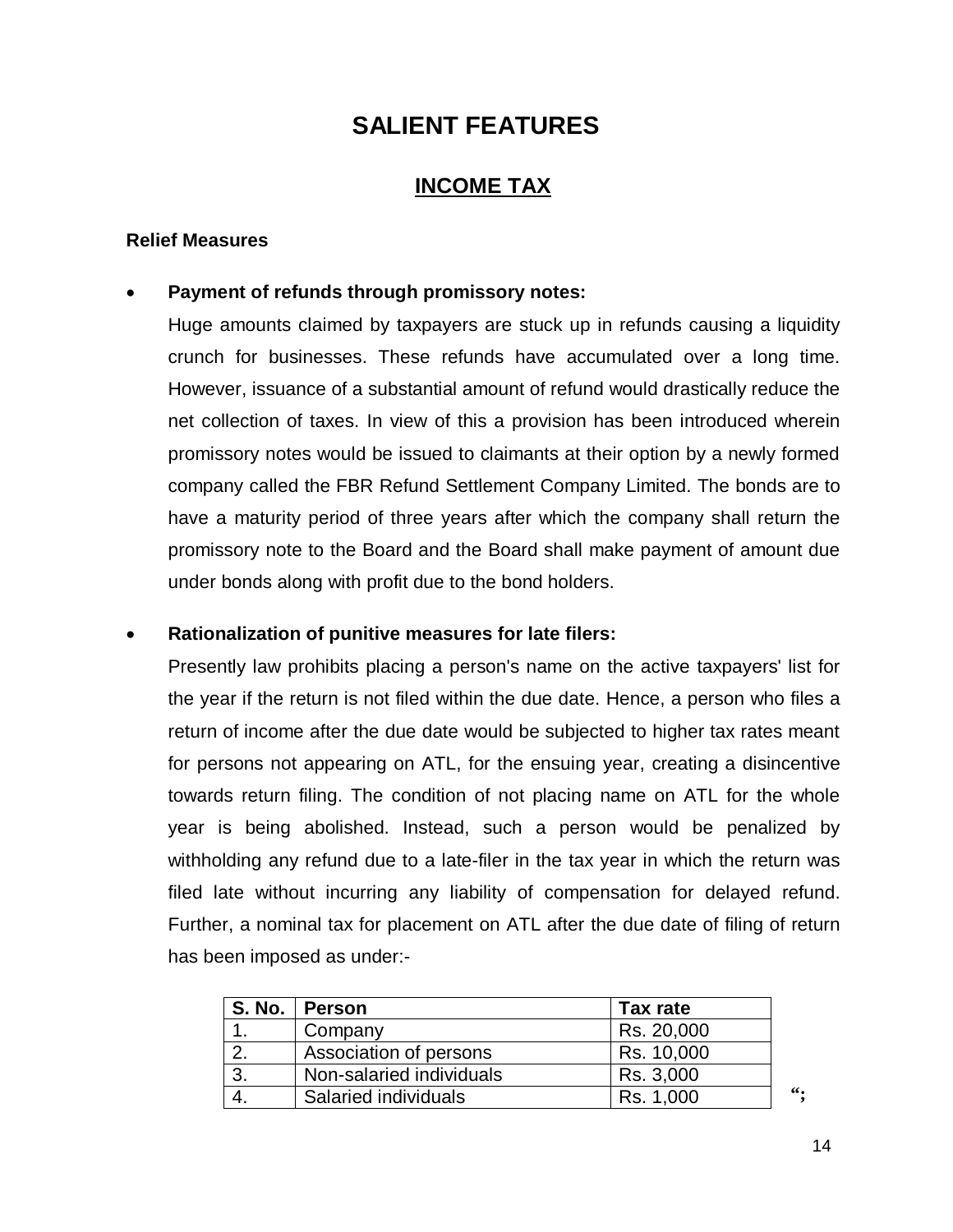### **Tax credit for persons employing fresh graduates:**

In order to create opportunities of employment for fresh graduates a new tax credit for persons employing freshly qualified graduates is being introduced. Persons employing fresh qualified graduates, having graduated after 1<sup>st</sup> July 2017, from universities or institutions recognized by the Higher Education Commission would be given a tax credit equal to the amount of annual salary paid to such graduates. The tax credit shall be deducted from the tax payable by such persons and would be in addition to the expenditure claimed by businesses on payment of salary to their employees. In case the tax credit cannot be fully allowed for a tax year, persons claiming such credit would be allowed to carry forward un-adjusted credit to a maximum period of five years. However, the credit will be allowed against salary of those fresh graduates which are not more than 15% of the total employees

#### **Exemption for allowances of Armed Forces Personnel:**

Various allowances being given to Armed Forces Personnel i.e. internal security allowance and compensation in lieu of bearer allowance are being exempted from tax

### **Revenue Measures**

### **Gift to be treated as income:**

At present gift is not taxed in the hands of the recipient. Receipt of gift is employed to reconcile wealth acquired through undisclosed sources of income. Therefore receipt of gift has been brought within the ambit of income under the head "income from other sources". Consequently any amount in cash or fair market value of any property including immovable property would be treated as gift. However, certain exclusions are also proposed to facilitate genuine gift transactions which are not meant to evade income tax.

### **Enhancing the rate of minimum turnover tax:**

Presently minimum tax on turnover is charged at the rate of 1.25% of the turnover if taxable income is less than 1.25% of turnover. Certain sectors have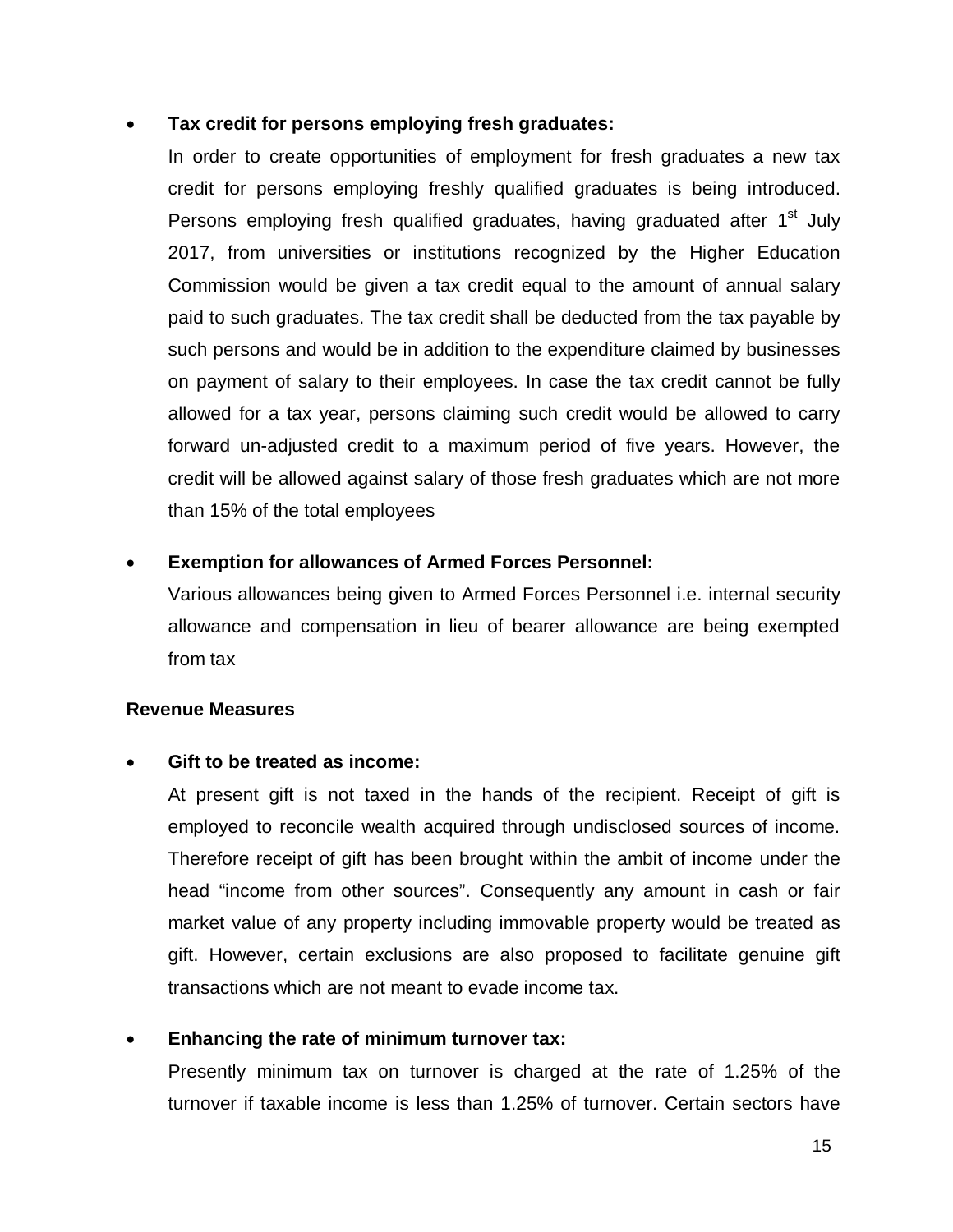reduced rate of minimum tax at 0.2%, 0.25% & 0.5% of turnover. The aforesaid rates of minimum tax are being enhanced from 1.25% to 1.5%, from 0.20% to 0.25%, from 0.25% to 0.3% and from 0.5% to 0.75% respectively.

# **Abolishing tax credit for investment in BMR:**

Presently a corporate industrial undertakings investing in purchase of plant & machinery for extension, expansion, balancing, modernizing & replacement are allowed tax credit equal to ten percent of the purchase price of machinery. This facility of tax credit was introduced through the Finance Act, 2010 with a sunset clause ending on  $30<sup>th</sup>$  June 2015 which has been amended multiple times, resulting in extension of the facility up to tax year 2021. The said tax credit is being allowed to those companies which purchase and install plant & machinery up to 30th June, 2019. Further, for the tax year 2019, the tax credit is being reduced from 10% to 5% of the purchase value of machinery. However industrial undertakings which have already claimed this tax credit but could not fully adjust the credit against tax payable would still be entitled to carry forward the unabsorbed available credit of prior years.

 **Special provisions for persons not appearing on Active Taxpayer's List:** Presently the law provides for the concept of a non-filer and stipulates higher withholding rates for the same which are adjustable at the time of filing of income tax return.

This tax regime has created a misconception that a non-filer can go scot free by choosing not to file income tax return. The measure was meant to increase the number of filers, however over time the focus shifted to raising additional revenue only. The measure has not achieved the desired results as the present regime does not provide for any legal framework to ensure filing of return by such non filers.

In order to remove the aforesaid misconception, the concept and the term of "non-filer" is being abolished from the statute, wherever occurring. In its stead a separate Schedule is being introduced to specifically provide a legal framework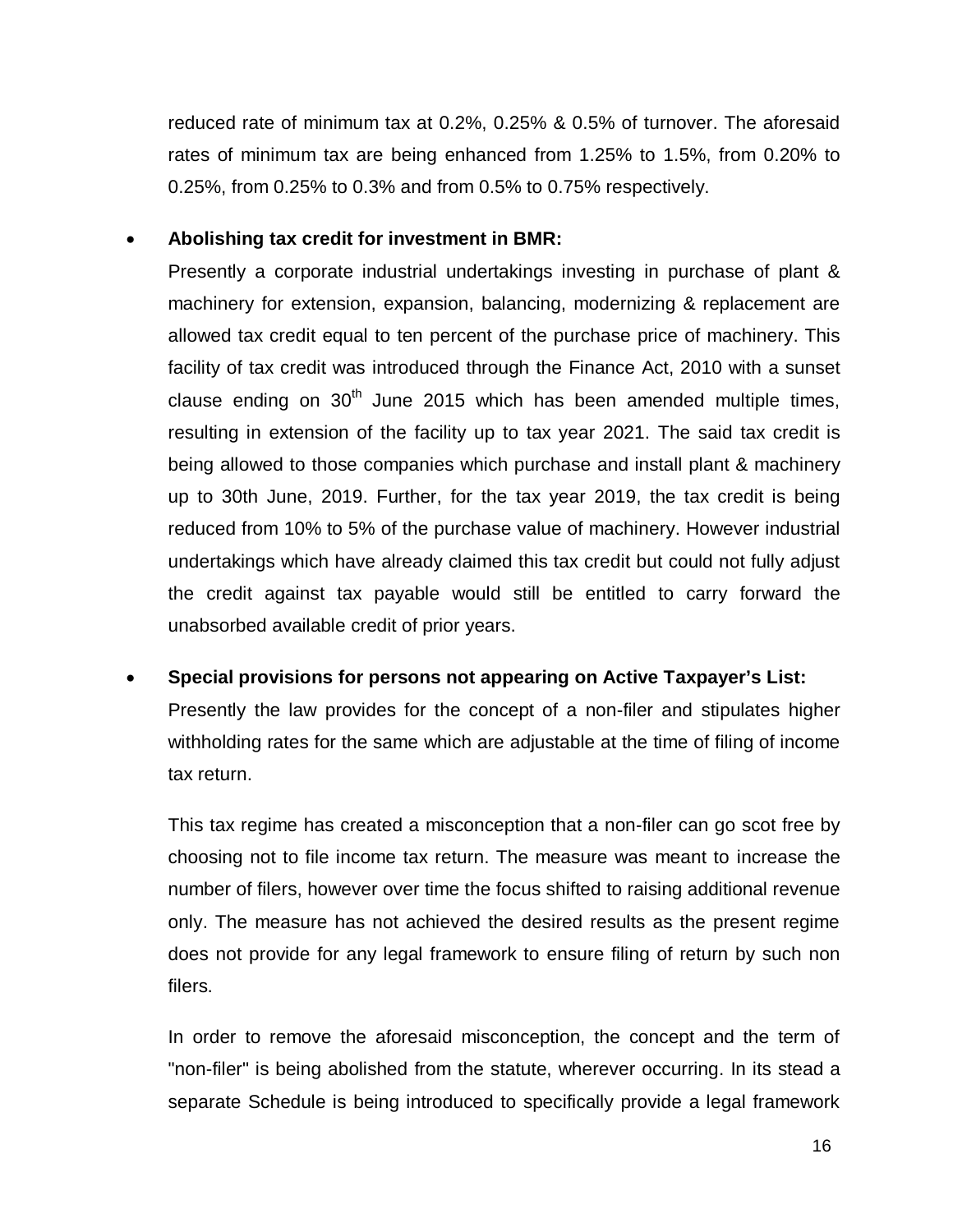for punitive measures for persons not appearing on ATL and to ensure filing of return by such persons. The main attributes of this scheme are as under:-

- o Persons whose names are not appearing on the ATL will be subjected to hundred percent increased rate of tax.
- o The withholding agents will clearly specify the names, CNIC or any other identification of such persons in the withholding statement so that legal provisions to enforce return can come into effect.
- o Where a withholding agent is of the opinion that hundred percent increased tax is not required to be collected on the basis that the person was not required to file return, the withholding agent shall furnish an intimation to the Commissioner setting out the basis on which the person is not required to file return. The Commissioner shall accept or reject the contention on the basis of existing law. In case the Commissioner fails to respond within thirty days, permission shall be deemed to be granted to not deduct tax at hundred percent increased rate
- o Where the person's tax has been deducted or collected at hundred percent increased rate and the person fails to file return of income for the year for which tax was deducted, the Commissioner shall make a provisional assessment within sixty days of the due date for filing of return by imputing income so that tax on imputed income is equal to the hundred percent increased tax deducted or collected from such person and the imputed income shall be treated as concealed income.
- o The provisional assessment shall be of no effect if the person files return within forty five days of completion of provisional assessment and the provisions of the Ordinance shall apply accordingly. Where return is not filed within forty five days of provisional assessment, it shall be treated as final assessment and the Commissioner shall initiate penalty proceedings for concealment of income.

### **Additional slabs of income from property:**

At present there are five taxable slabs of income from property with the highest slab's rate being Rs. 200,000/- plus 20% of income exceeding Rs. 2000,000.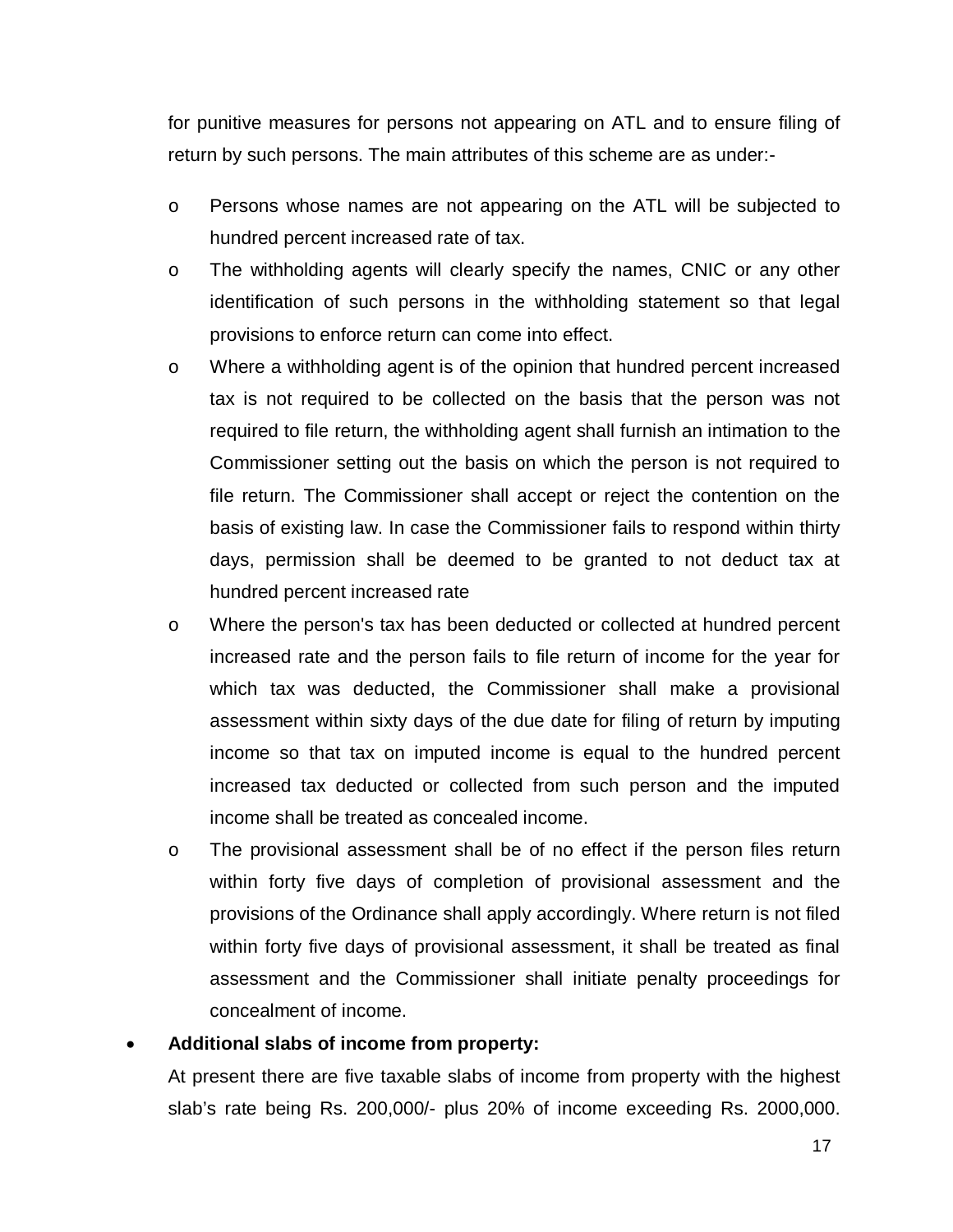Now the said slab is being limited from Rs 2000,000/- to 4,000,000/- and thereafter three additional brackets of income between four to six million, six to eight million and exceeding eight million are being added

### **Increase in tax rates for services:**

At present, the general rate of tax on services is eight percent but certain services have a reduced rate of 2% of turnover as given in clause (94) of Part IV of Second Schedule. The aforesaid clause (94) is being omitted and the tax rate for services therein having reduced rate of 2% of turnover, is being increased to 4% of the gross amount of turnover. Further the present rate of 2% for transport services is also being increased to 4%.

### **Withholding tax on royalty to a resident person:**

At present withholding tax is deducted on any payment of **royalty to a non**resident person. However, there is no such withholding tax in case of payment of royalty to a resident person. Therefore a withholding tax at the rate of 15% of the gross amount of royalty to be deducted from resident persons is being introduced.

# **Revising the threshold of taxable income:**

Prior to Finance Act 2018, the threshold of taxable income for both salaried and non-salaried persons was Rs.400,000. Through the Finance Act, 2018, the threshold was increased to Rs.1,200,000. The threshold of taxable income is generally a proportion of the per capita income of a country. Such significant increase is unprecedented and distortionary, resulting in revenue loss also. Therefore it has been proposed that the threshold of taxable income may be revised and fixed at Rs.600,000 for salaried persons and Rs.400,000 for nonsalaried persons.

**Increase in tax rates for Salaried and Non Salaried persons:**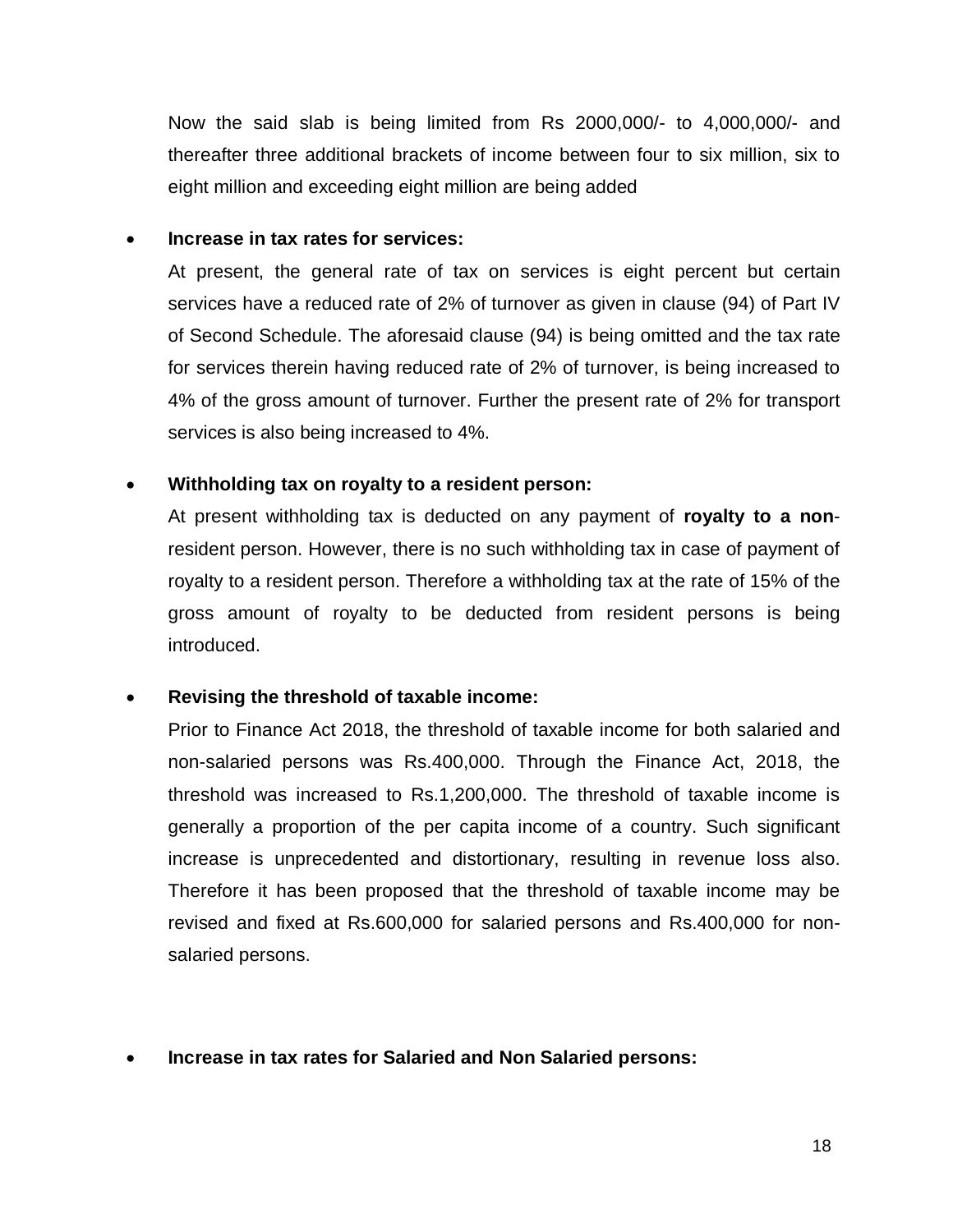Presently the tax rates for salaried persons are applicable to persons having 50% or more of their total income from salary. Now these tax rates for salaried persons are to be applicable to persons having 75% or more of their total income from salary. Consequently for persons having salary income less than 75% of total income, the rates applicable to non-salaried individuals would apply. In the case of salaried individuals deriving income exceeding Rs.600,000, eleven taxable slabs with progressive tax rates ranging from 5% to 35% are being introduced as under:-

| S. No | <b>Taxable Income</b>                                                                     | <b>Rate of Tax</b>                                                                |
|-------|-------------------------------------------------------------------------------------------|-----------------------------------------------------------------------------------|
| 1.    | Where taxable income does not<br>exceed Rs. 600,000                                       | 0%                                                                                |
| 2.    | Where taxable income exceeds<br>Rs. 600,000 but does not exceed<br>Rs. 1,200,000          | 5%<br>$\circ$ f<br>the<br>amount<br>exceeding Rs. 600,000                         |
| 3.    | Where taxable income exceeds<br>1,200,000 but does<br>Rs.<br>not<br>exceed Rs. 1,800,000  | Rs. 30,000 plus 10% of<br>the amount exceeding<br>Rs. 1,200,000                   |
| 4.    | Where taxable income exceeds<br>1,800,000 but does<br>Rs.<br>not<br>exceed Rs. 2,500,000  | Rs. 90,000 plus 15% of<br>the amount exceeding<br>Rs. 1,800,000                   |
| 5.    | Where taxable income exceeds<br>Rs. 2,500,000 but does<br>not<br>exceed Rs. 3,500,000     | Rs. 195,000<br>plus<br>17.5% of the amount<br>exceeding<br>Rs.<br>2,500,000       |
| 6.    | Where taxable income exceeds<br>3,500,000 but does<br>Rs.<br>not<br>exceed Rs. 5,000,000  | Rs. 370,000 plus 20%<br>of<br>the<br>amount<br>Rs.<br>exceeding<br>3,500,000      |
| 7.    | Where taxable income exceeds<br>Rs. 5,000,000 but does<br>not<br>exceed Rs. 8,000,000     | Rs. 670,000<br>plus<br>22.5% of the amount<br>exceeding<br>Rs.<br>5,000,000       |
| 8.    | Where taxable income exceeds<br>8,000,000 but does<br>Rs.<br>not<br>exceed Rs. 12,000,000 | Rs. 1,345,000<br>plus<br>of the<br>25%<br>amount<br>exceeding<br>Rs.<br>8,000,000 |
| 9.    | Where taxable income exceeds<br>12,000,000 but does<br>Rs.<br>not                         | Rs. 2,345,000<br>plus<br>27.5% of the amount                                      |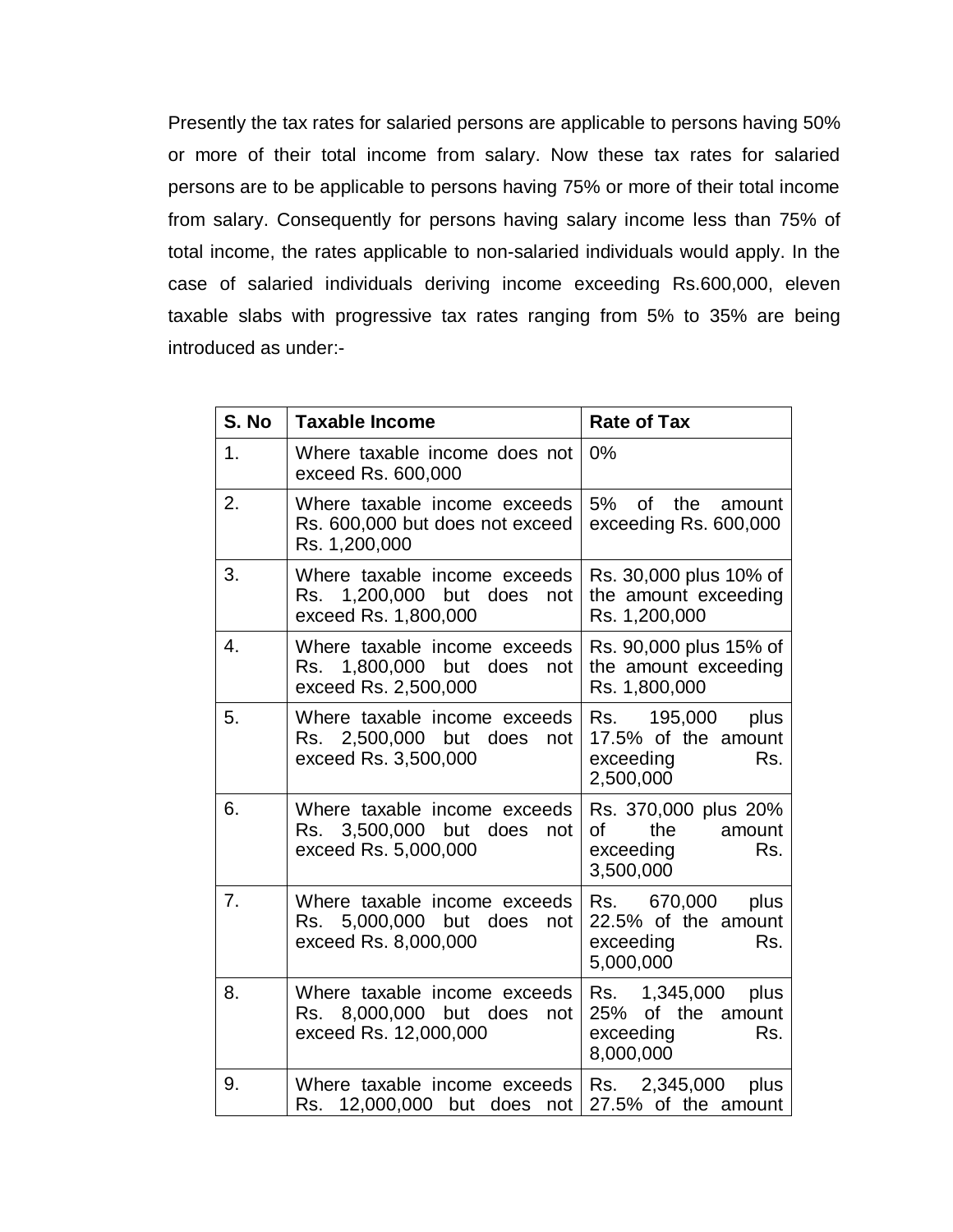|     | exceed Rs.30,000,000                                                                | Rs.<br>exceeding<br>12,000,000                                                  |
|-----|-------------------------------------------------------------------------------------|---------------------------------------------------------------------------------|
| 10. | Where taxable income exceeds<br>Rs. 30,000,000 but does not<br>exceed Rs.50,000,000 | Rs. 7,295,000<br>plus<br>30% of the amount<br>Rs.<br>exceeding<br>30,000,000    |
| 11. | Where taxable income exceeds<br>Rs. 50,000,000 but does not<br>exceed Rs.75,000,000 | Rs. 13,295,000<br>plus<br>32.5% of the amount<br>Rs.<br>exceeding<br>50,000,000 |
| 12. | Where taxable income exceeds<br>Rs.75,000,000                                       | Rs. 21,420,000<br>plus<br>35% of the amount<br>exceeding<br>Rs.<br>75,000,000"; |

For non-salaried persons deriving income exceeding Rs.400,000, eight taxable slabs of income with tax rates ranging from 5% to 35% are being introduced in the following manner:-

| S. No | <b>Taxable Income</b>                                                                     | <b>Rate of Tax</b>                                                                 |
|-------|-------------------------------------------------------------------------------------------|------------------------------------------------------------------------------------|
| 1.    | Where taxable income does not<br>exceed Rs. 400,000                                       | $0\%$                                                                              |
| 2.    | Where taxable income exceeds<br>Rs. 400,000 but does not exceed<br>Rs. 600,000            | 5% of the<br>amount<br>exceeding Rs. 600,000                                       |
| 3.    | Where taxable income exceeds<br>Rs. 600,000 but does not exceed<br>Rs. 1,200,000          | Rs. 10,000 plus 10% of<br>the amount exceeding<br>Rs. 600,000                      |
| 4.    | Where taxable income exceeds<br>Rs. 1,200,000 but does not<br>exceed Rs. 2,400,000        | Rs. 70,000 plus 15% of<br>the amount exceeding<br>Rs. 1,200,000                    |
| 5.    | Where taxable income exceeds<br>Rs 2,400,000 but<br>does<br>not<br>exceed Rs 3,000,000    | Rs. 250,000 plus 20%<br>of amount exceeding<br>2,400,000                           |
|       | Where taxable income exceeds<br>3,000,000 but<br>does<br>Rs<br>not<br>exceed Rs 4,000,000 | Rs. 370,000 plus 25%<br>the<br>οf<br>amount<br>exceeding<br><b>Rs</b><br>3,000,000 |
| 5.    | Where taxable income exceeds<br>4,000,000 but does<br>Rs.<br>not                          | Rs. 620,000 plus 30%<br>οf<br>the<br>amount                                        |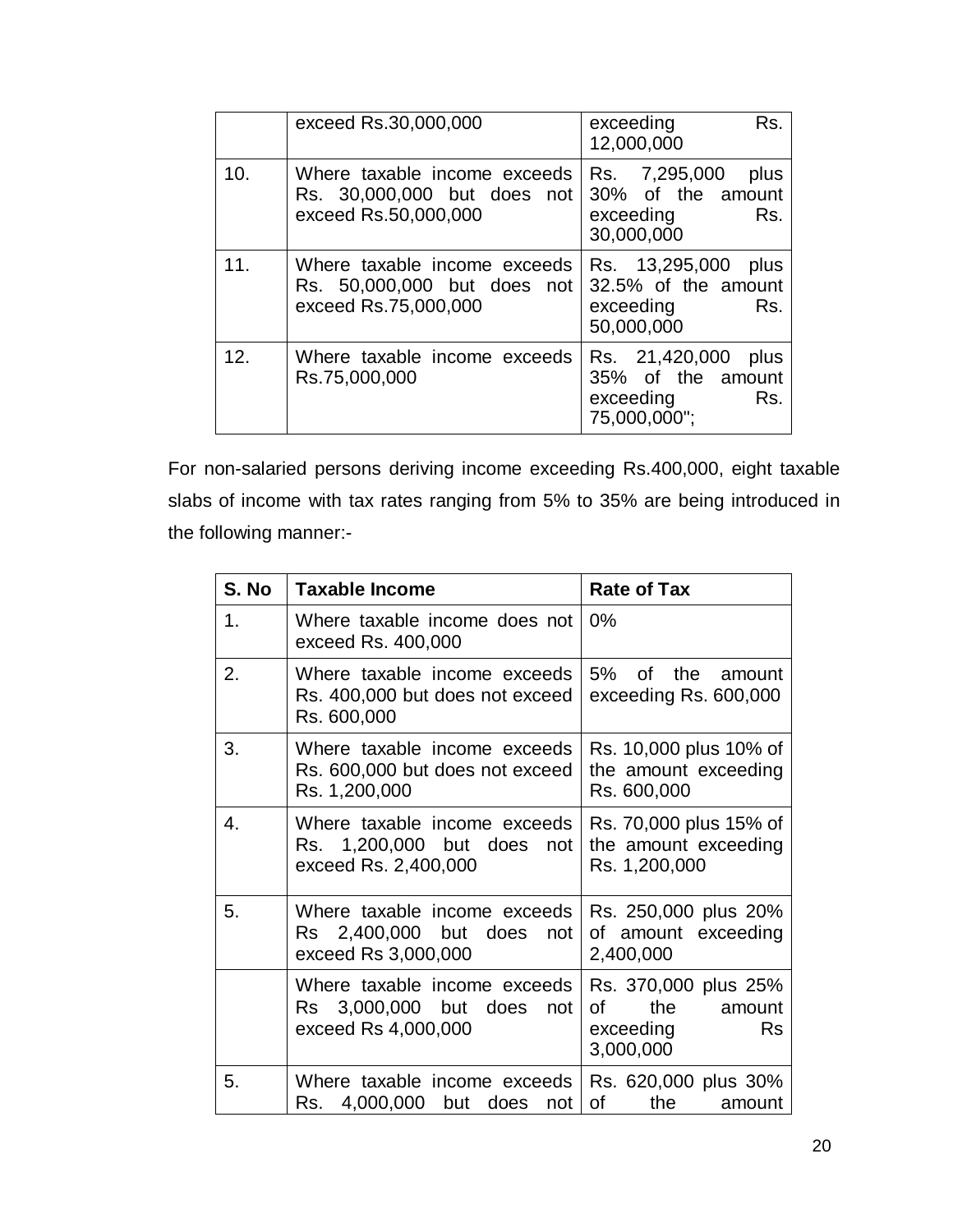|    | exceed Rs. 6,000,000                                                | Rs.<br>exceeding<br>4,000,000                              |
|----|---------------------------------------------------------------------|------------------------------------------------------------|
| 6. | Where taxable income exceeds $\vert$ Rs. 1,220,000<br>Rs. 6,000,000 | plus<br>35% of the amount<br>exceeding<br>Rs.<br>6,000,000 |

## **Freezing of Corporate Tax Rate:**

The tax rate for companies has gradually been decreased from 35% in tax year 2013, to 30% in tax year 2018.Through the Finance Act, 2018, the tax rate for companies was further intended to be reduced from 30% in tax year 2018 to 25% in tax year 2023. At present, for tax year 2019 the tax rate is 29%. As the tax rates have already been reduced from 35% to 29% in the last six years, and the fact that Pakistan has the lowest corporate tax rate in the region, the tax rate for companies has been fixed at 29% in order to recover and maintain the tax base to ensure revenue.

### **Taxation of Capital Gains on immoveable properties:**

At present capital gain on immovable properties is subject to separate taxation on the basis of holding period of property. The tax rates are 10%, 7.5% and 5% for holding periods less than one year, between one to two years and between two to three years respectively. There is no tax if the property is held for more than three years. In order to check tax evasion and to ensure equal taxation of all incomes, income from capital gains is being brought under the normal tax regime and taxed at normal rates. However, to account for the time value of money, the gain on open plots would be reduced on the basis of net present value so that where the holding period is upto one year the full gain will be taxed. Where the holding period is between one to ten years, 75% of the gain shall be taxed and there will be no tax in case the holding period is more than ten years.

Similarly, gain on sale of constructed property is to be fully taxed where the holding period is upto one year and 75% of the gain will be taxed where the holding period is between one to five years. Where the holding period is above five years no gains shall be taxed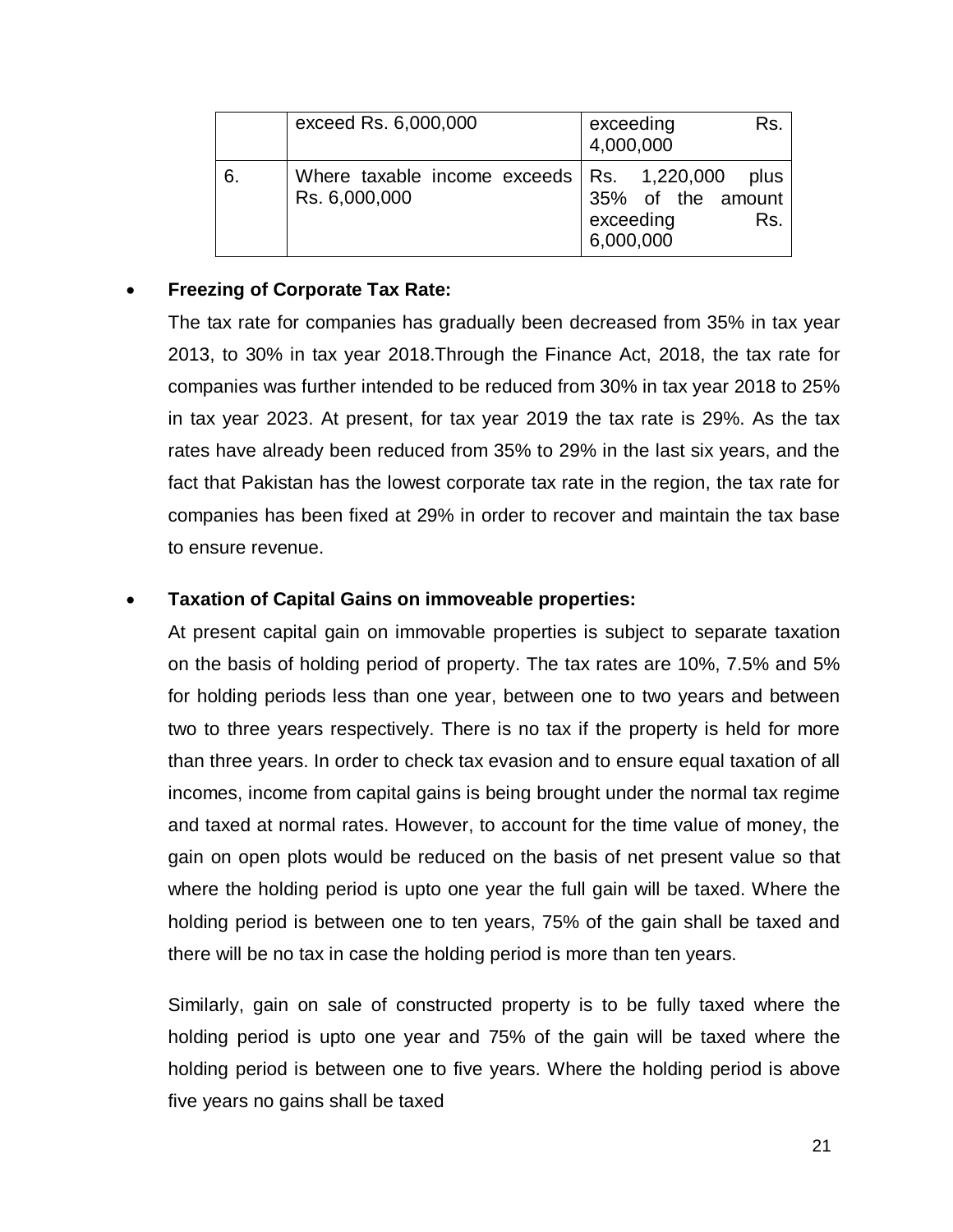### **Taxation of the Real Estate Sector:**

In Pakistan the Real Estate sector is one of the biggest sources of money laundering and is used as a parking lot for untaxed as well as ill-gotten money. In view of this a wide range of steps have been taken to restructure the taxation of this sector. The various steps being taken are as under:-

- (i) At present, the Board has issued valuation tables of immovable properties in 21 major cities wherein such properties are valued at a value higher than the DC rates. The purchasers are also required to pay 3% tax on the difference between the DC value and FBR value of property to explain the source of investment to the extent of differential between FBR value and DC value. The rates notified by the Board are still considerably lower than actual market value. It is therefore intended that FBR rates of immovable properties would be taken closer to or about 85% of actual market value. In addition, 3% tax for not explaining the source of investment is being withdrawn.
- (ii) As the increase in FBR values of immovable property is going to increase the incidence of tax on genuine buyers and sellers, the rate of withholding tax on purchase of immovable property is being reduced from 2% to 1%.
- (iii) At present, withholding tax on purchase of property is attracted only if the value of property is more than four million rupees. The threshold of four million rupees is being abolished and withholding tax on purchase is to be collected irrespective of the value of property.
- (iv) At present, there is no withholding tax on sale of property if the property is held for a period of more than three years. Since capital gain is to be taxed under normal tax regime even beyond the period of three years, withholding tax on sale of property would be collected where the holding period is upto five years.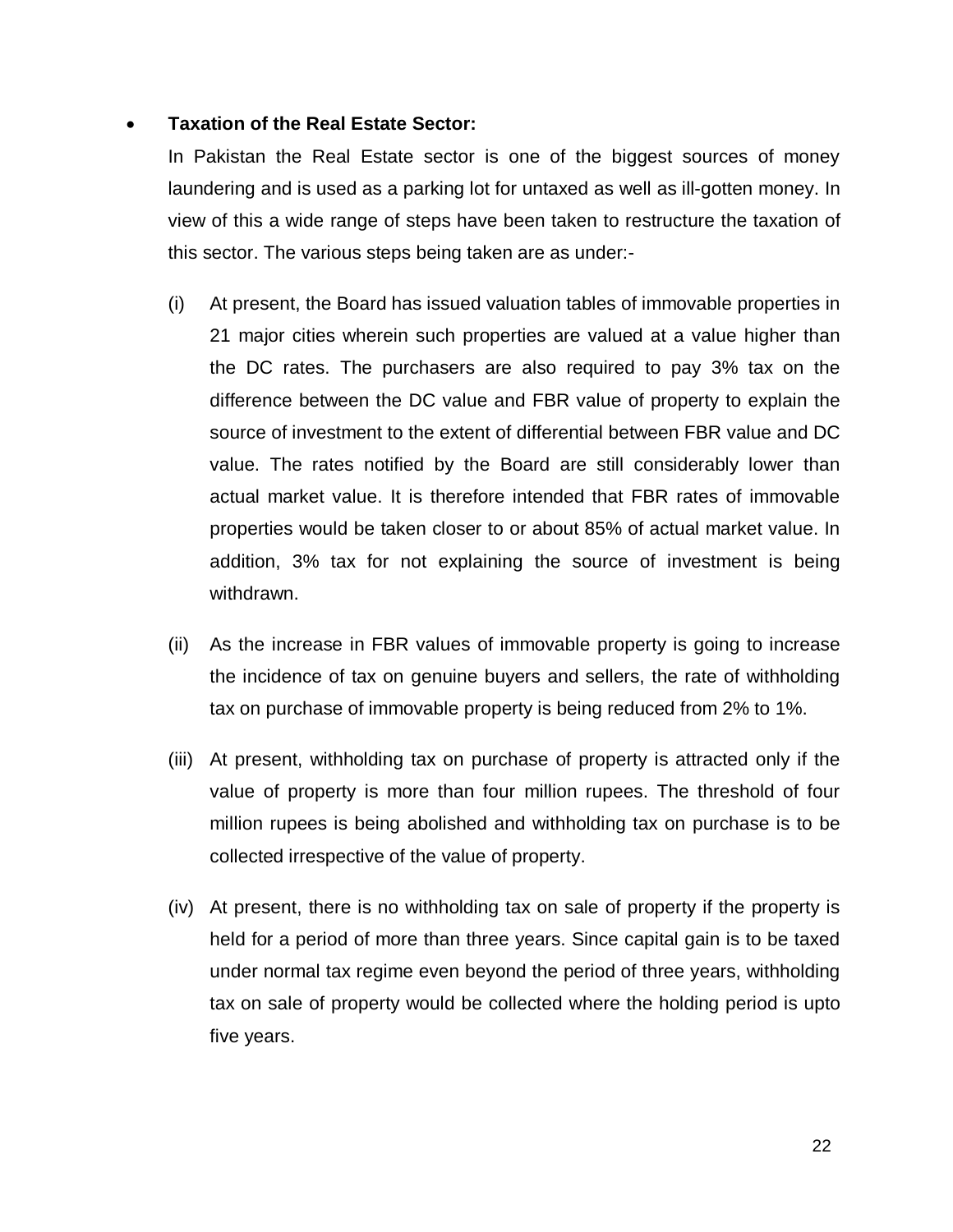(v) Presently the law imposes restriction on registration or transfer of property having fair market value exceeding rupees five million in the name of a nonfiler. The aforesaid restriction placed on purchase of immovable property is being withdrawn.

## **Transition from Final Tax Regime to Minimum Tax Regime:**

Income tax by its inherent nature is tax charged and levied on income. However presently persons involved in certain transactions are not required to pay tax on their actual profit. Instead, the tax collected or deducted on these transactions is treated as final tax liability. This regime is available persons to such as commercial importers, commercial suppliers of goods, contractors, persons deriving brokerage or commission income and persons earning income from CNG stations. The tax collected or deducted from the aforesaid persons shall now be treated as minimum tax liability except for exporters, persons winning prizes and sellers of petroleum products. This measure is designed as a first step for gradual phasing out of the final tax regime and transition to income based taxation for all persons.

### **Computation of income for Super tax :**

Presently **b**rought forward depreciation and business losses are excluded while computing income for calculating liability of super tax. However, such losses are not excluded in the case of banking, insurance, oil and mineral exploration companies. In order to ensure similar tax treatment, brought forward business and depreciation losses have been excluded from income computed to calculate super tax in the case of the abovementioned sectors.

# **Tax on Dividend income:**

At present dividend income is not part of income under normal tax regime and is subject to separate taxation. The standard rate of tax on dividend income is 15%. The present tax rate of 7.5% on dividend received on shares of a company set up for power generation or on shares of a company supplying coal exclusively to power generation projects is being increased to 15%.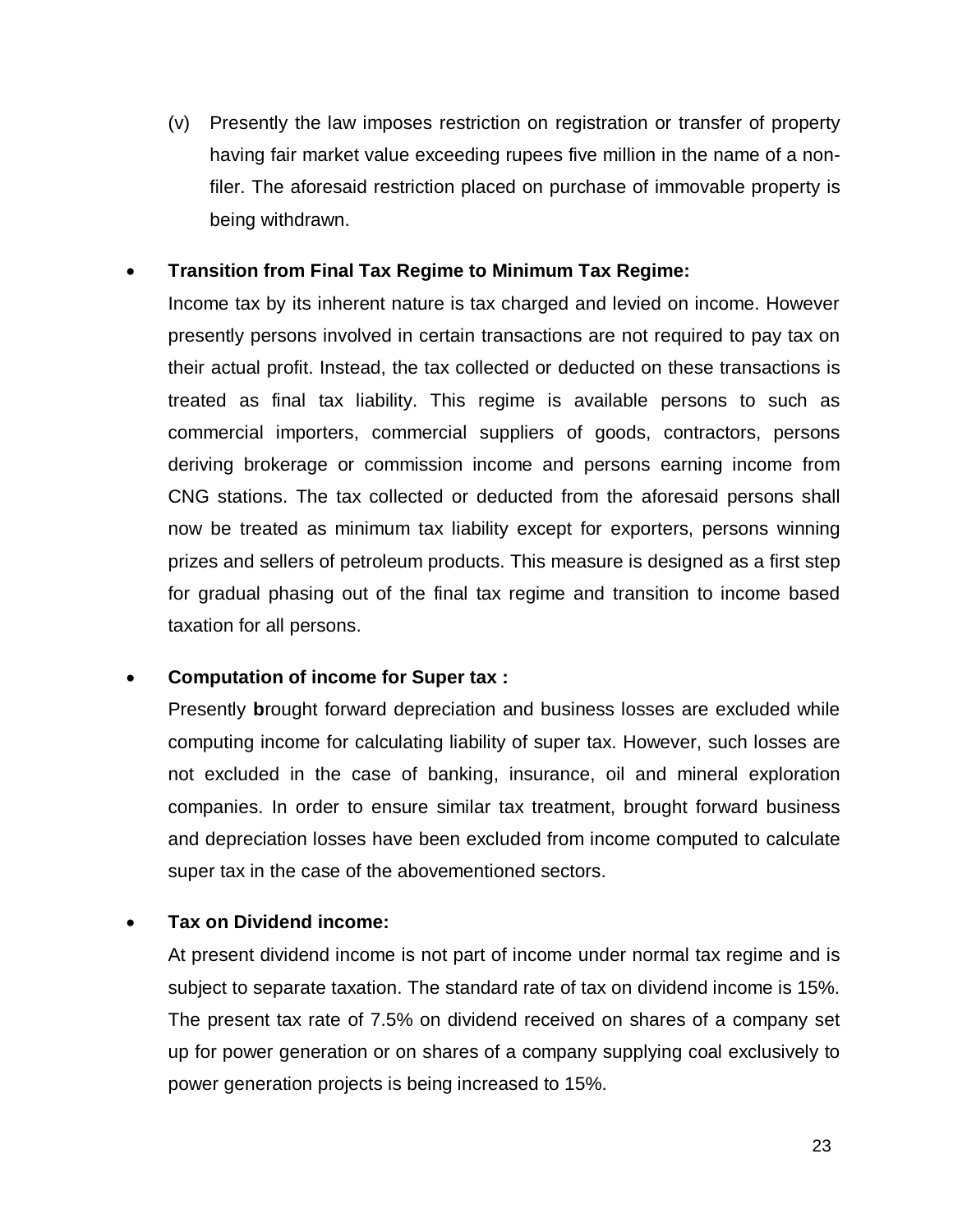Further, tax rate of dividend is being charged at 25% for persons receiving dividend from companies which enjoy exemption of tax on income or where no tax is payable due to availability of tax credits or due to brought forward business or depreciation losses.

Presently the rate of tax on dividend received by a person from a mutual fund is 10% and 12.5%. Persons receiving dividend from stock fund is also taxed 12.5%. Furthermore dividend received by a person from a development REIT scheme is reduced by 50% of the normal rate. Now all these rates are being enhanced to 15%. For withholding tax on dividend also a standard rate of 15% is being applied for persons receiving income.

# **Abolishing initial allowance on buildings:**

Presently initial allowance at the rate of 15% is allowed in the case of buildings. The said initial allowance on buildings is being abolished.

### **Taxation of Profit on Debt**

Presently the profit on debt is taxed separately and is not part of the income in normal tax regime. The tax rates are 10%, 12.5% and 15% for slabs upto five million rupees, between five million to twenty five million rupees and above twenty five million rupees respectively. The rates are being revised wherein tax rates for profit on debt not exceeding Rs 5 million shall be increased from 10% to 15%, between Rs 5 and 25 million tax rates shall be increased from 12.5% to 17.5% and from 25 to 36 million tax rates are being increased from 15% to 20%.

The rate of advance withholding tax on payment of profit on debt is also being enhanced from 10% to 15%. Furthermore, the separate rates mentioned above would be applicable for profit on debt up to Rs.36 million and for amounts exceeding Rs. 36 million the profit on debt will be made part of the total income and taxed at normal rates.

### **Measures to avoid profit shifting to dealer**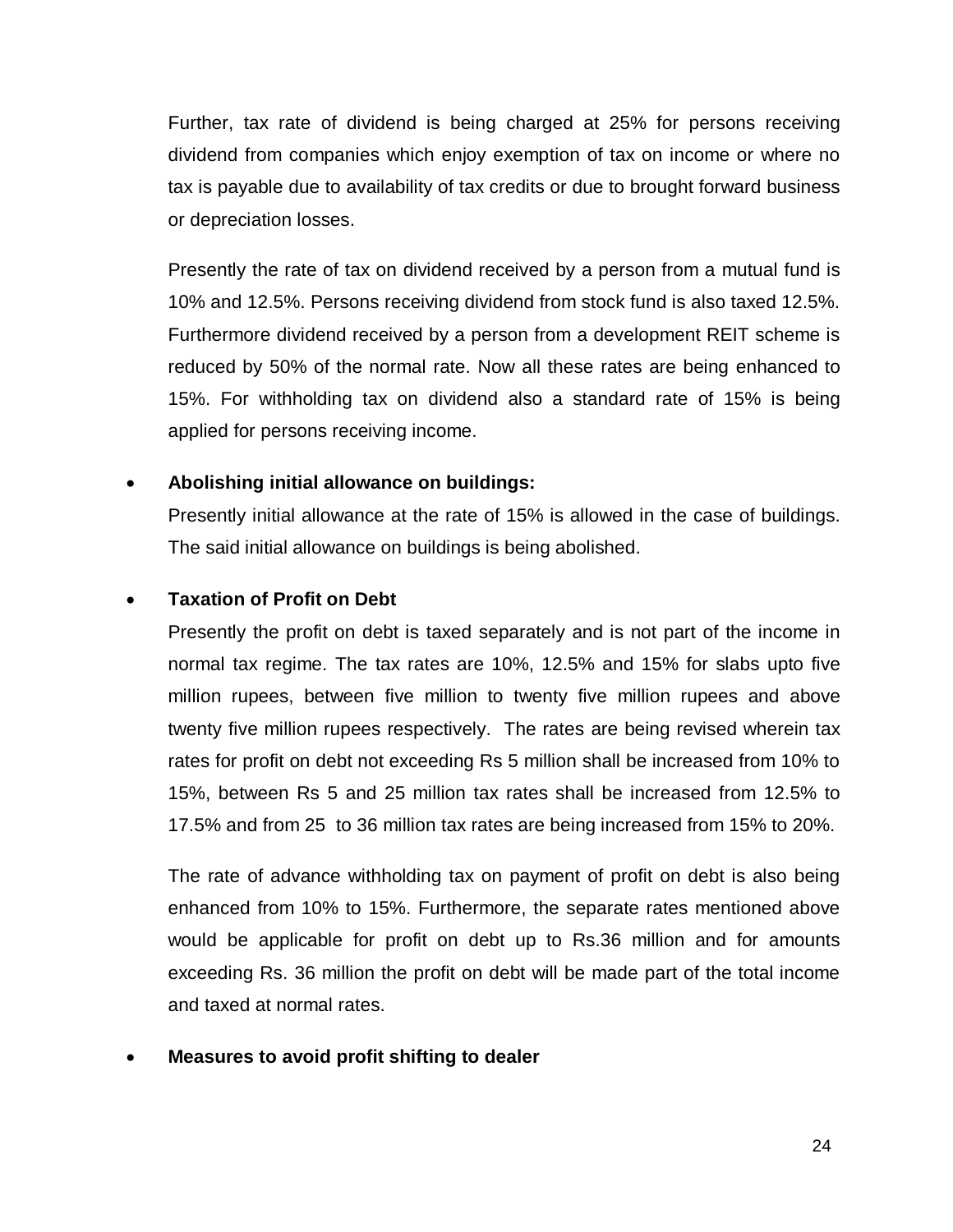A new provision has been introduced to combat profit shifting by manufacturers, in the form of excess commission to commission agents/dealers, to avoid their actual tax liability. Now any amount of commission paid in excess of 0.2 percent of the gross amount of supplies shall be disallowed unless the dealer is registered under the Sales Tax Act, 1990 and also appearing in the active taxpayers list of income tax. Further, where the excess commission is being paid to a dealer who is an associate, 75% of margin paid to dealer is to be treated as income of the supplier

### **Reduction in limit of foreign remittance as source of investment:**

Presently foreign remittance equivalent to Rs. 10 million as a source of investment can not be probed. Now the said threshold is being reduced from Rs.10 million to Rs.5 million for explaining the source of investment through foreign remittance.

### **Streamlining taxation of banking companies:**

Banks generally do not offer for taxation the provisions which were previously allowed but later on reversed. Therefore reversal of provisions already allowed is being made taxable by inserting an explanation in the Seventh Schedule.

Banks are also allowed to claim deduction in respect of provisions classified as "doubtful" and "loss". Now only deductions only in respect of provisions classified as "loss" are to be allowed.

Banks are earning substantial profits on account of incremental exposure to government securities. Therefore profit from such government securities as is in excess of twenty percent of total profit before tax is being taxed separately at the rate of 37.5%.

### **Useful life of intangibles:**

At present, expenditure regarding **intangibles** is amortized over the useful life of the intangible. However, where the intangible has a useful life exceeding ten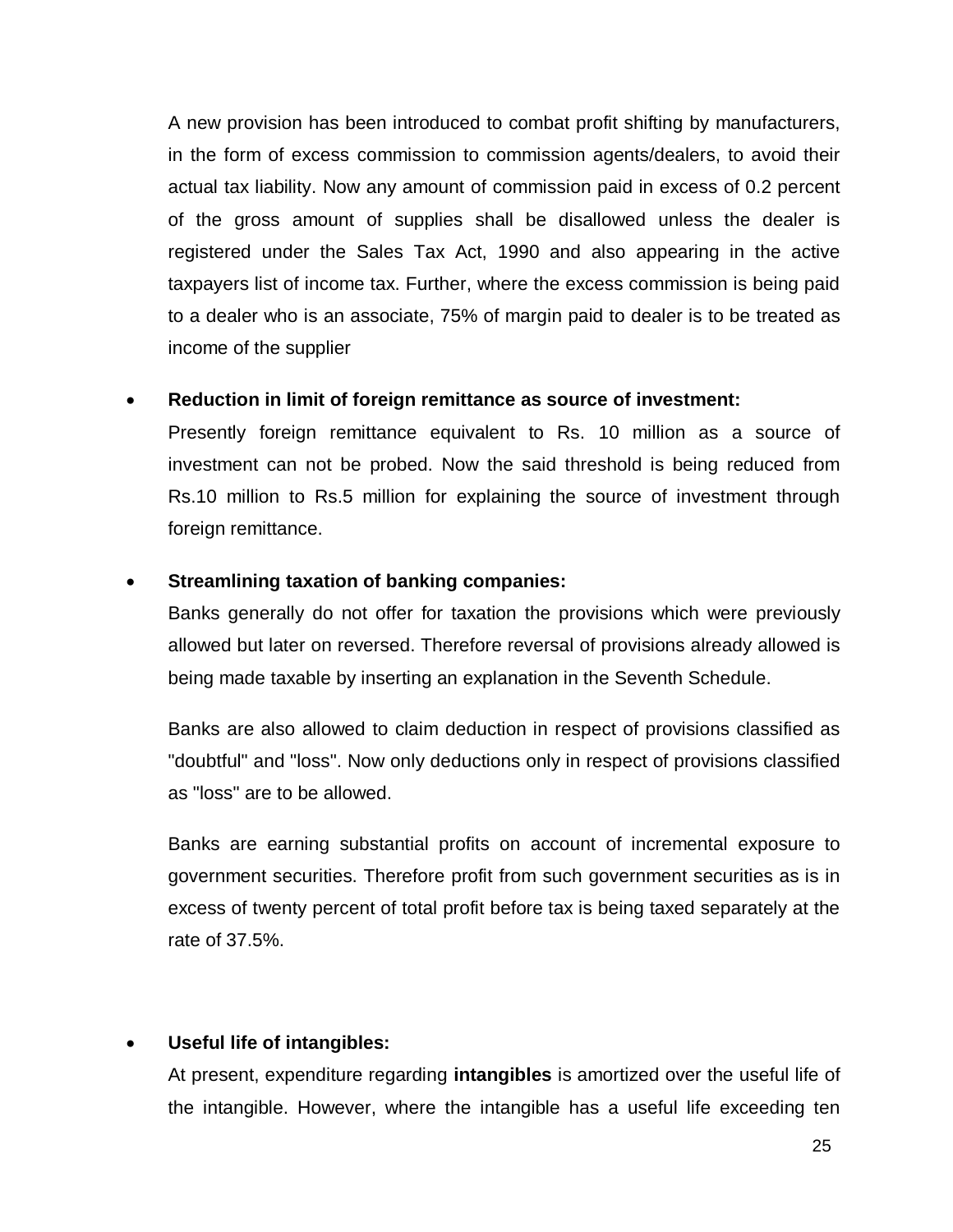years, the expenditure is amortized over a maximum period of ten years. In this way, large Built-Operate-Transfer projects amortize their intangible expenditure over a period of ten years whereas their useful life is more than twenty years. Now amendment is being made in law wherein the expenditure regarding intangibles be amortized over a period of 25 years where the useful life is unascertainable. Further, it has also been proposed that where the useful life of the intangible is ascertainable the expenditure regarding the intangible be amortized over the actual number of years for which such intangible is to be used

#### **Enhancing withholding tax rate on dealers, commission agents &arhatis:**

Presently every market committee is required to collect advance tax from dealers, commission agents and arhatis at the time of issuance or renewal of licenses. Now the tax rates are being increase for Class A from Rs 10,000 to Rs 100,000/-, for Class B from Rs 7,500 to 75,000/-, for Class C from Rs 5,000/- to Rs. 50,000 and for any other category from Rs 5,000/-. To Rs. 50,000/-.

#### **Procedural Measures**

#### **Purchase of assets through banking channel**

In order to ensure documentation of real estate transactions and also to ascertain the actual value of a transaction of purchase of asset, persons purchasing immovable property of fair market value greater than rupees five million and one million or more in the case of any other asset, would now be required to make payment for the said purchase through a crossed banking instrument so that transaction can be clearly identified from one bank account to another. In case of non-compliance, the deductions in respect of depreciation and amortization in respect of such assets shall not be allowed. Further, the amount of purchase shall not be treated as cost for calculation of any gain on sale of such asset. A penalty at the rate of five percent of FBR value of asset is being be imposed for violation of this requirement

### **Simplified tax regime for certain persons:**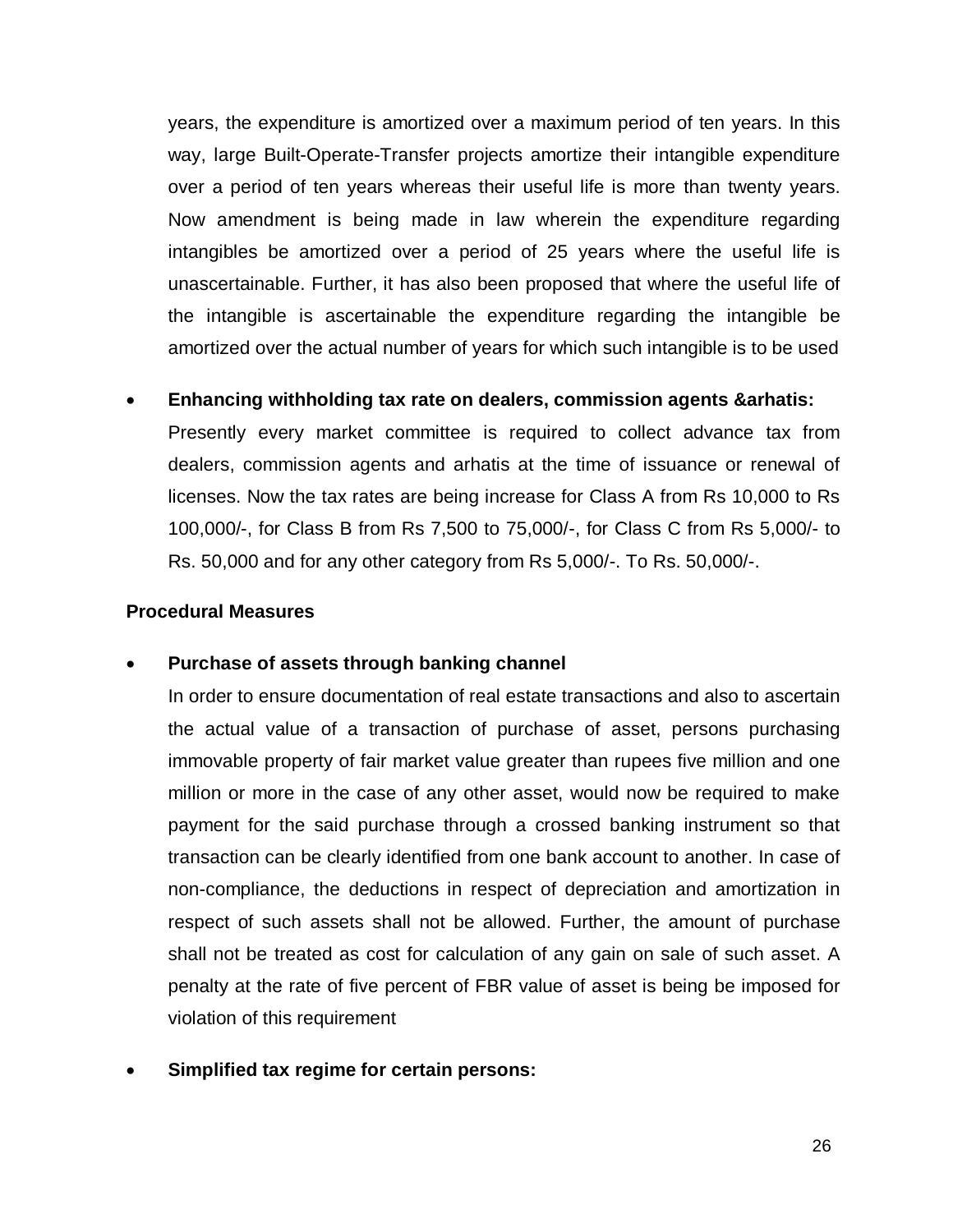The Federal government seeks to bring certain persons in the tax net by incentivizing such persons through simplified taxation and simplified procedures of record keeping, tax payment, return filing and assessment. The intended sectors are small businesses, construction businesses, medical practitioners, hospitals, educational institutions, and any other sector specified. Therefore an enabling provision has been introduced which authorizes the Federal Government, to notify the aforementioned special provisions in such cities or territories, as may be specified.

#### **Streamlining of tax credits under section 100C**:

Presently, under section 100C, non-profit organizations, trusts and welfare institutions are allowed hundred percent tax credit subject to certain conditions. However, NPOs are only allowed this 100 % credit on the condition that they are recognized by the Commissioner according to a prescribed procedure whereas, there is no such requirement of recognition for trusts and welfare institutions. Now in order to ensure similar treatment and oversight, trusts and welfare institutions shall also be required to obtain recognition from Commissioner to avail the facility of 100% tax credit.

# **Independent evaluation of non-arm's length transactions between associates:**

Entering into non-arm's length transactions is a common method employed by associated companies to evade income tax by not declaring transactions on their true market value. In order to ascertain the actual market price in such situations, a comprehensive data of comparables is required. Since such data is not readily available, the Commissioner is being empowered to obtain such data from an independent chartered accountant or cost accountant.

### **Recovery of AOP's liability from member:**

Under the existing law, tax payable by a member of association of persons can be recovered from the association itself. On the contrary, tax payable by an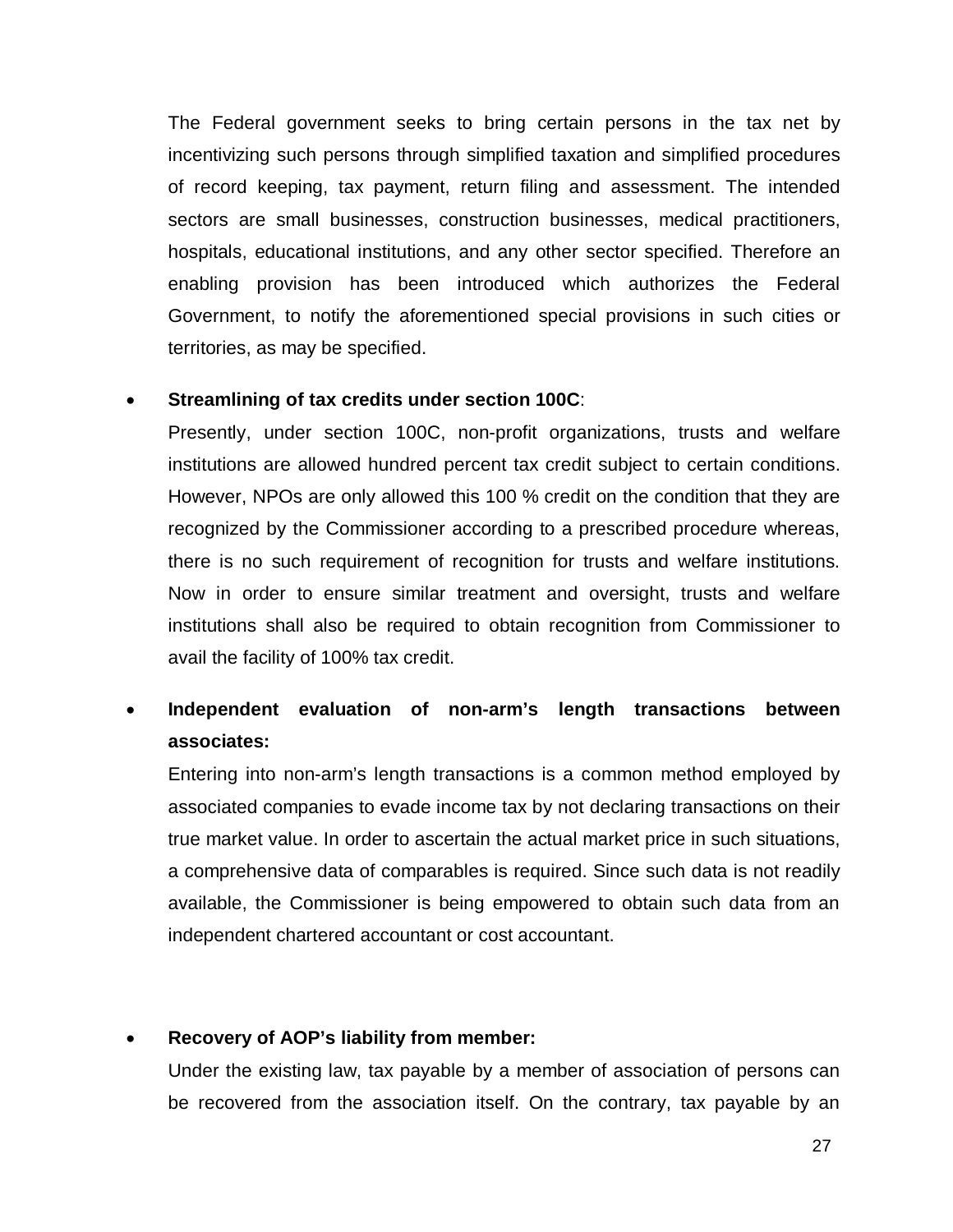association of persons cannot be recovered from its member. Now where any tax payable by an association of persons cannot be recovered, the same would be recovered from any person who is a member of the association. The member would thereafter be allowed to recover the tax paid by him from the AOP.

#### **Separation of Audit and Assessment:**

Presently when a taxpayer is selected for audit of its tax affairs, the Commissioner is required to obtain taxpayer's explanation on issues raised in audit and thereafter, amend the assessment, if need be. The assessment function of the said process is being separated from the audit function. The functions of audit and assessment shall be performed by separate and independent officers to ensure impartial treatment to the taxpayers.

#### **Business Registration Scheme:**

At present, only taxpayers are required to register with the Board for tax purposes. Persons deriving business income who are otherwise not required to file return being below taxable threshold are not required to register. In order to create a verifiable database of all persons deriving business income, a new registration scheme is being introduced where every person deriving business income, even if below the tax threshold shall be required to register with the Board through NADRA's e-sahulat centres. Business registration per se would not make the registrant liable to file return. However, it would create a database which would be a source of detecting new taxpayers in the future.

### **Authority to amend the order of recovery from withholding agent:**

Where a tax is required to be collected or deducted by a withholding agent but fails to deduct or collect tax or deposit the same, tax is recoverable from the withholding agent through a recovery order. Such order to recover tax is at times erroneous or prejudicial to interest of revenue but there is no provision in law to amend such order. Therefore a provision to amend order of recovery has been introduced subject to the condition that such power shall not be exercised by an officer below the rank of Additional Commissioner Inland Revenue.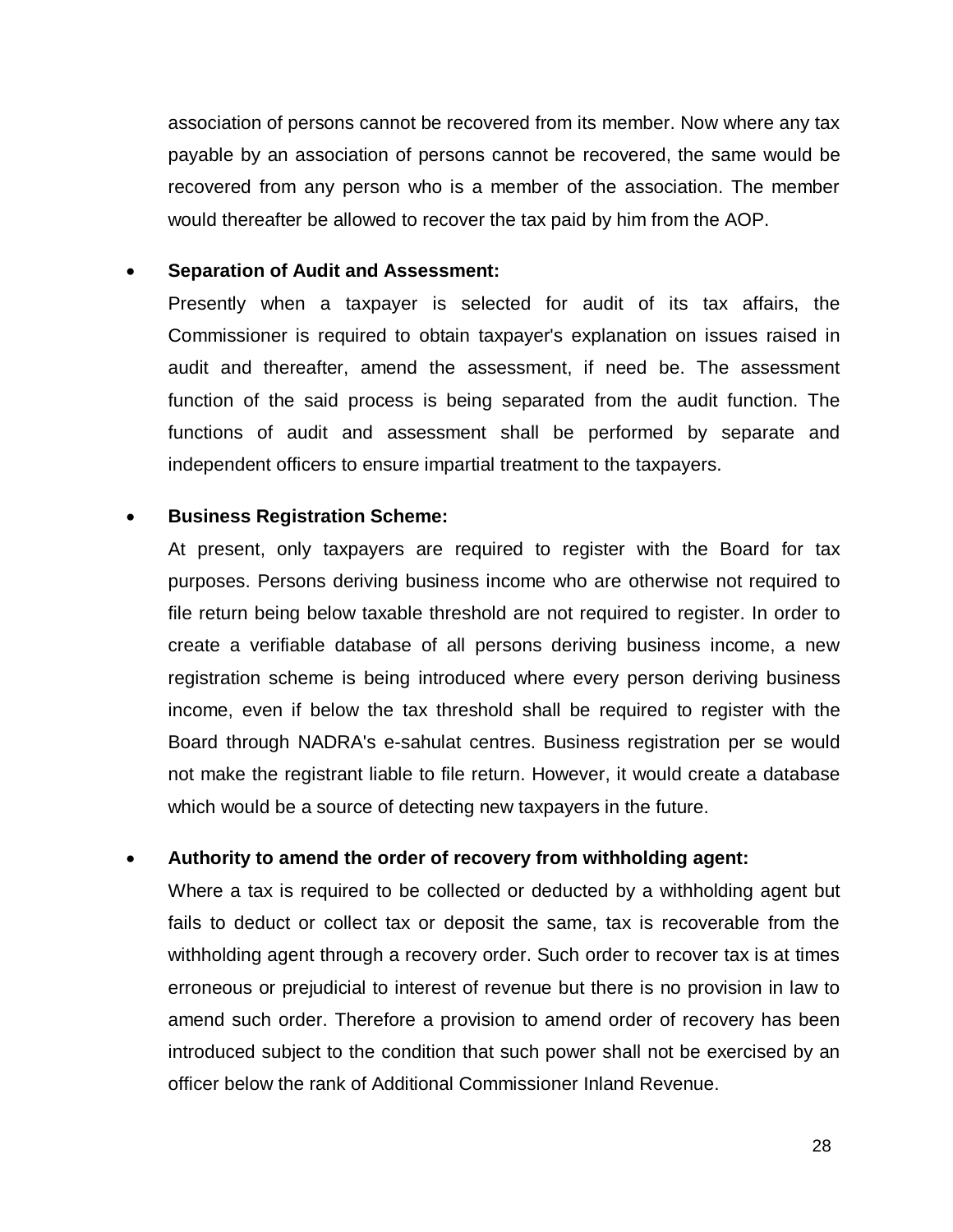### **Amendment in the definition of resident individual**

Presently a resident individual for a tax year is defined as an individual who is present in Pakistan for a period of, or periods amounting in aggregate to, one hundred and eighty-three days or more in the tax year or is an employee or official of the Federal Government or a Provincial Government posted abroad in the tax year. Now the definition of resident is being amended to include an individual present in Pakistan for a period of, or periods amounting in aggregate to, ninety days or more in the tax year and who, in the four years preceding the tax year, has been in Pakistan for a period of, or periods amounting in aggregate to, three hundred and sixty-five days or more.

### **Automated Impersonal Tax Regime:**

A new provision is being introduced which authorizes the Board to design an Automated Impersonal Tax Regime and prescribe rules in respect of the same through a notification in the gazette. The purpose of this regime is to minimize the interaction between officials and taxpayers which are low risk and compliant.

# **Restricting the scope of power of the Federal Government to grant exemption:**

At present, the Federal Government has the power to grant exemption from any tax or reduce a tax rate or tax liability whenever circumstances exist to take immediate action for the purposes of national security, natural disaster, national food security in emergency situations, protection of national economic interests in situations arising out of abnormal fluctuation in international commodity prices, removal of anomalies in taxes, development of backward areas, implementation of bilateral and multilateral agreements or granting an exemption from any tax imposed under this Ordinance to any international financial institution or foreign Government owned financial institution. Now the aforesaid power to grant exemption is being limited to the extent of emergency situations only and that the power to grant exemption to remove anomaly in taxes and for development of backward areas is being be withdrawn. Any exemption in the case of anomaly of